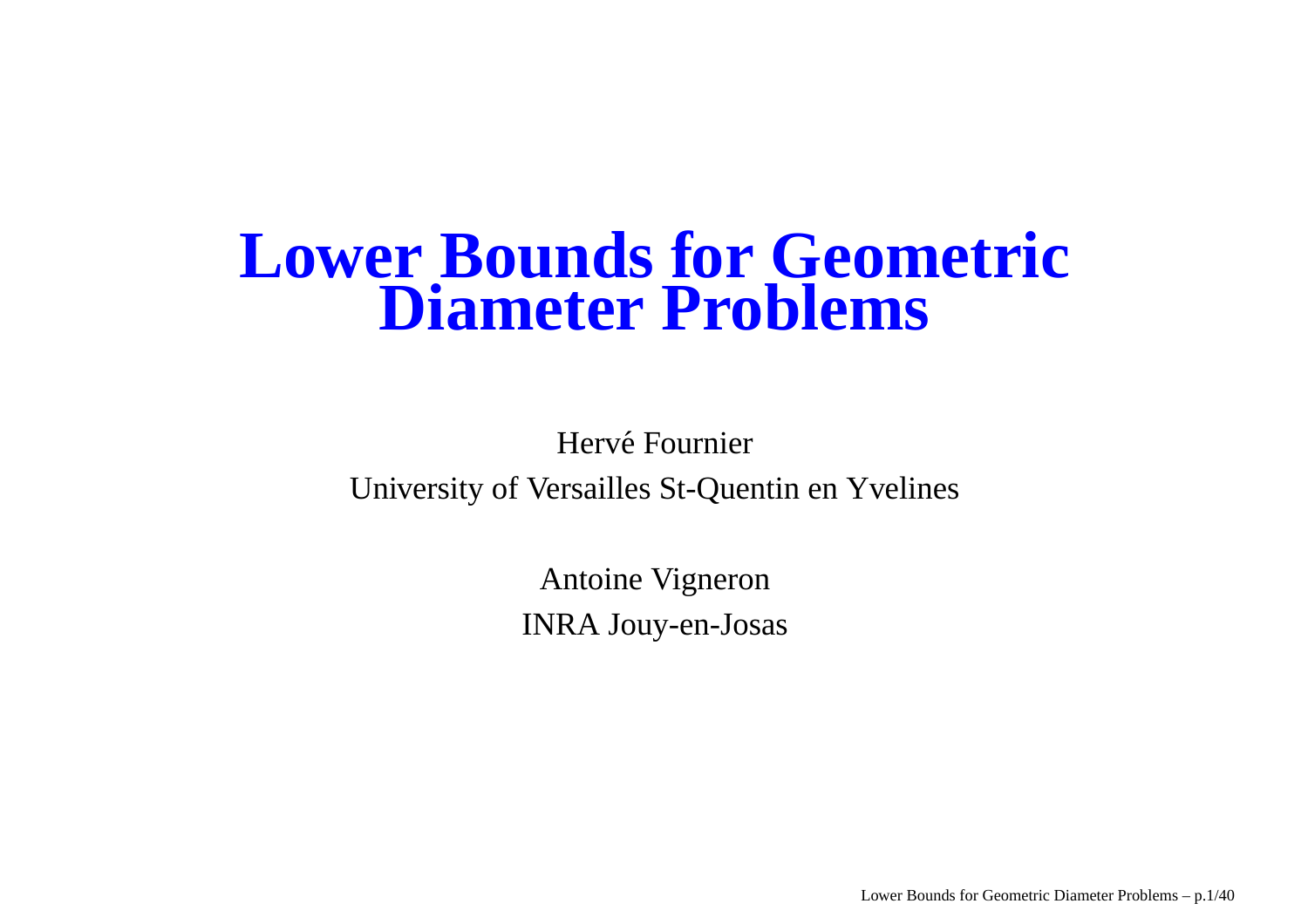## **Outline**

- Review of previous work on the 2D and 3D diameter problems.
- $\Omega(n \log n)$  lower bound for computing the diameter of a 3D convex polytope.
- Reduction from Hopcroft's problem to the diameter problem for point sets in  $\mathbb{R}^7$ .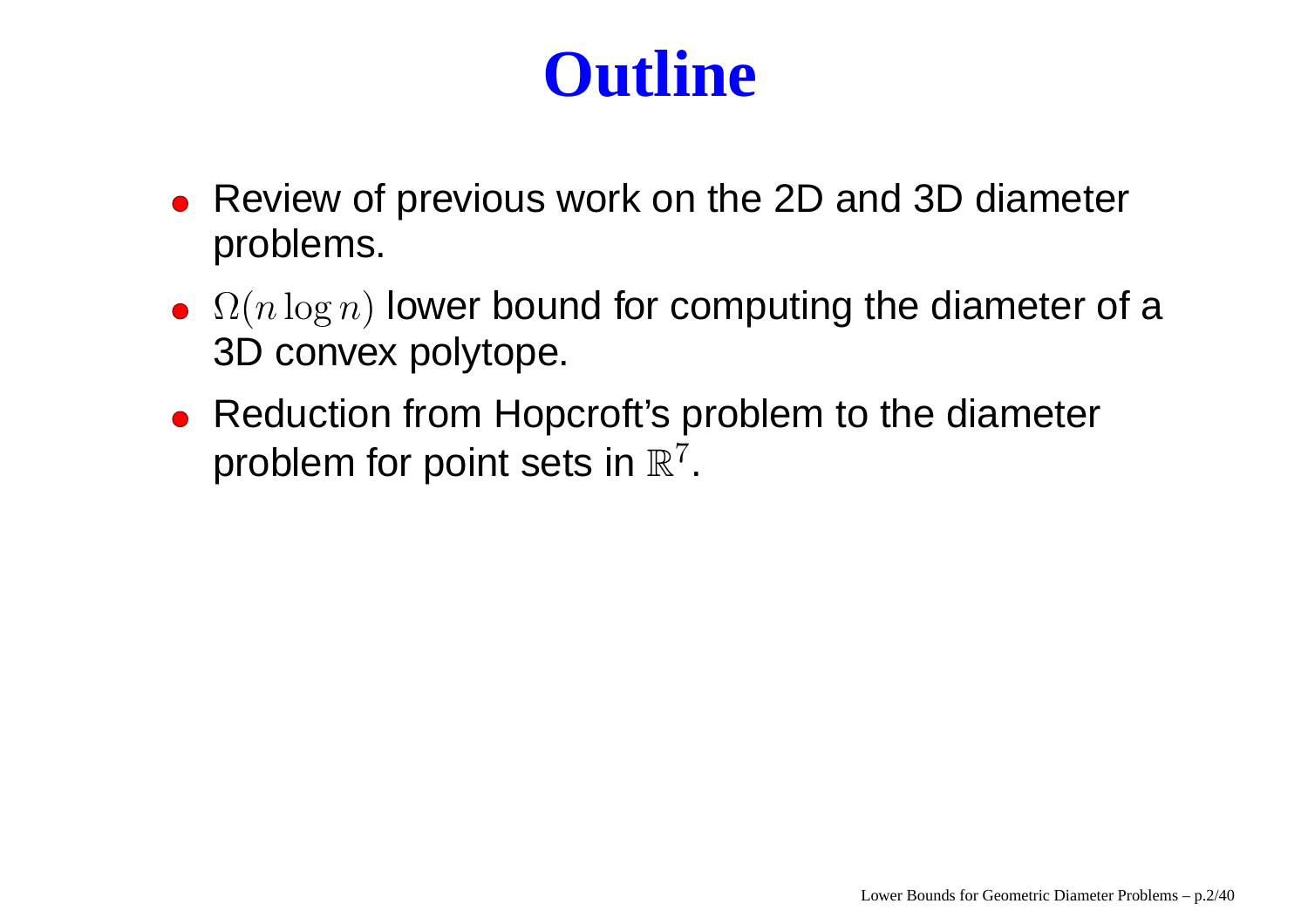## **Previous work**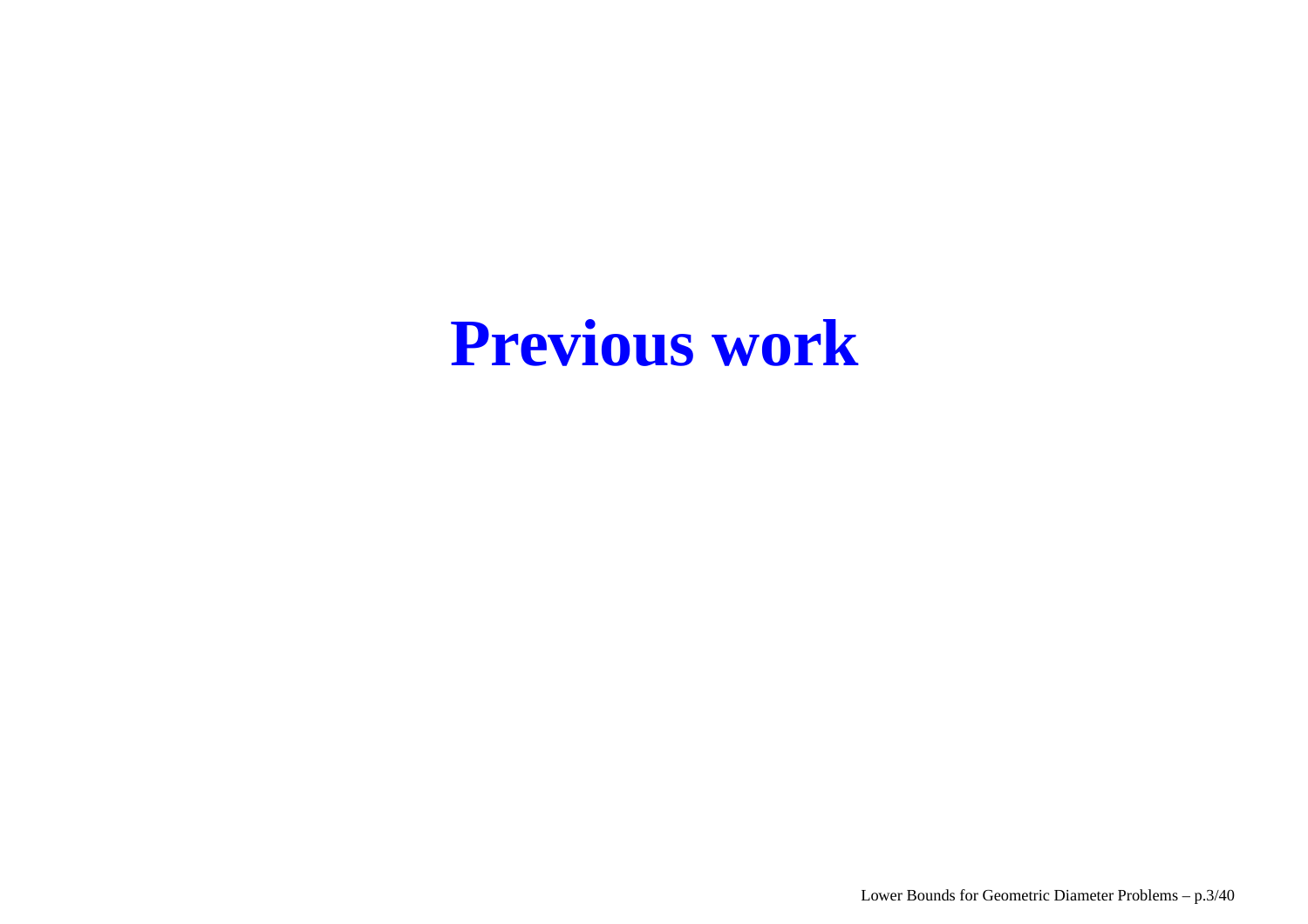## **The diameter problem**



- INPUT: a set  $P$  of  $n$  points in  $\mathbb{R}^d.$
- $\bullet$  OUTPUT: diam(P) := max{d(x, y) | x, y  $\in$  P}.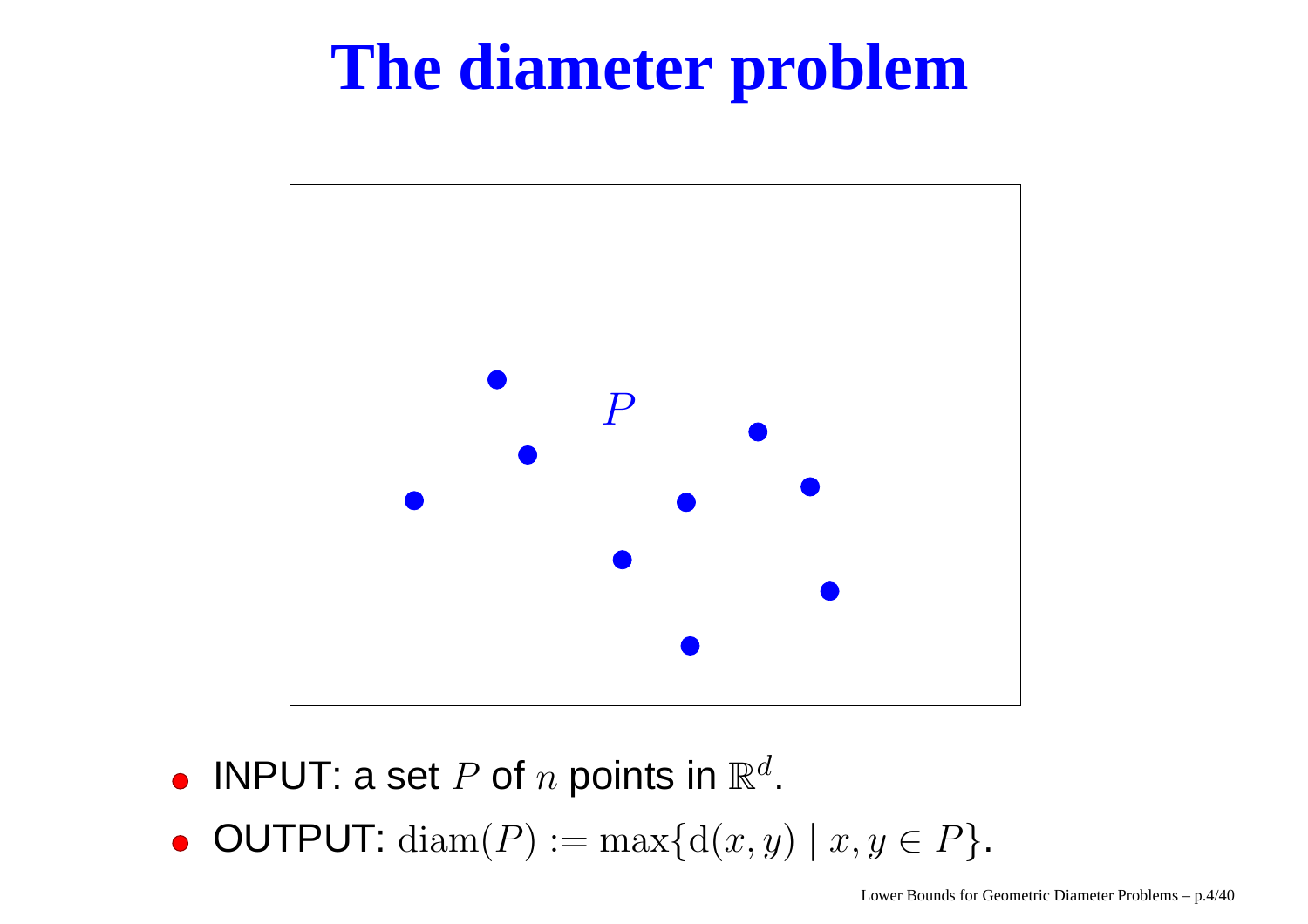## **The diameter problem**



$$
\bullet \ \operatorname{diam}(P) = \operatorname{d}(p, p').
$$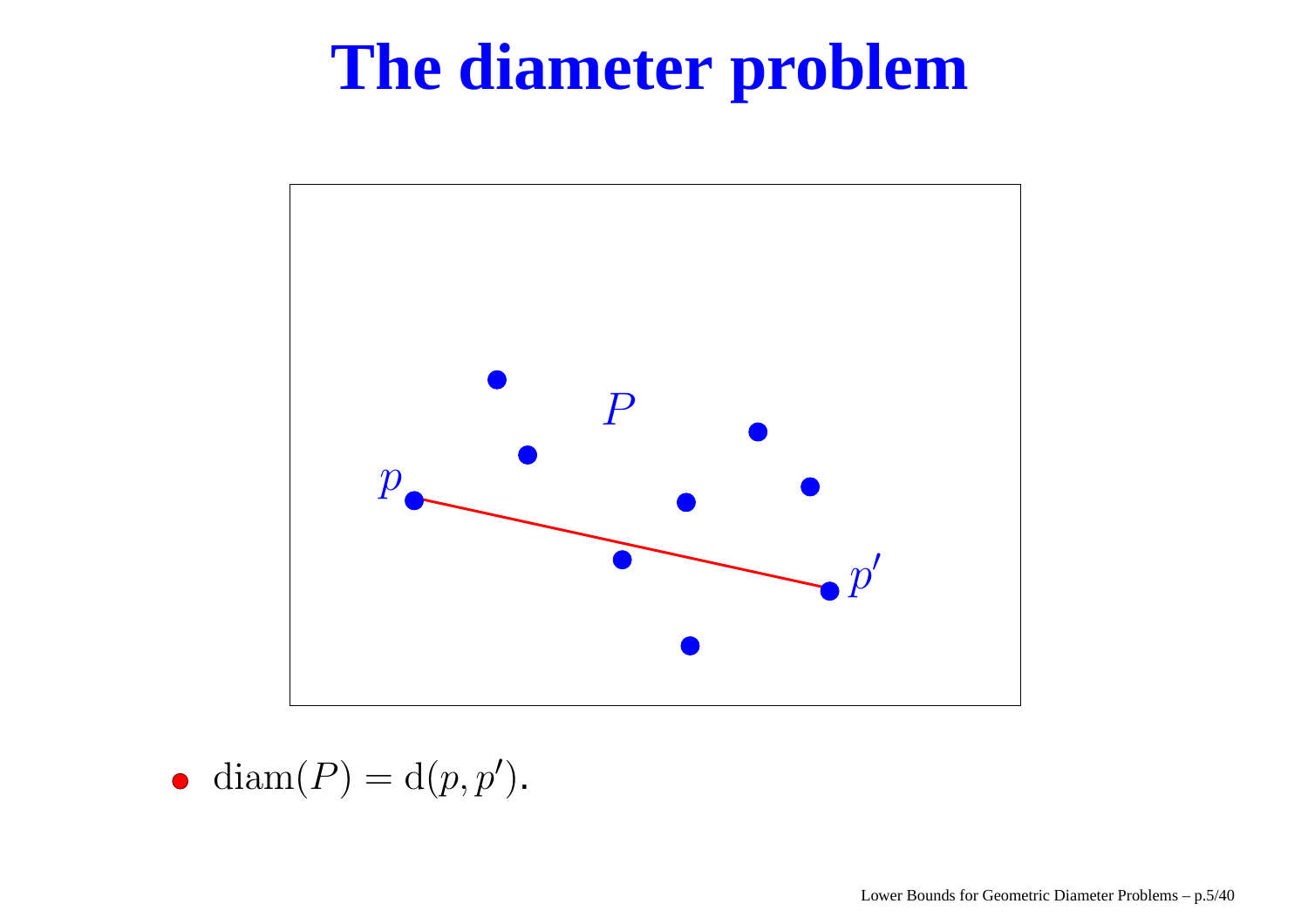## **Decision problem**

- We will give lower bounds for the *decision problem* associated with the diameter problem.
- INPUT: a set  $P$  of  $n$  points in  $\mathbb{R}^d.$
- OUTPUT:
	- ${\sf YES}$  if  ${\rm diam}(P) < 1$
	- NO if  $\mathrm{diam}(P)\geqslant 1$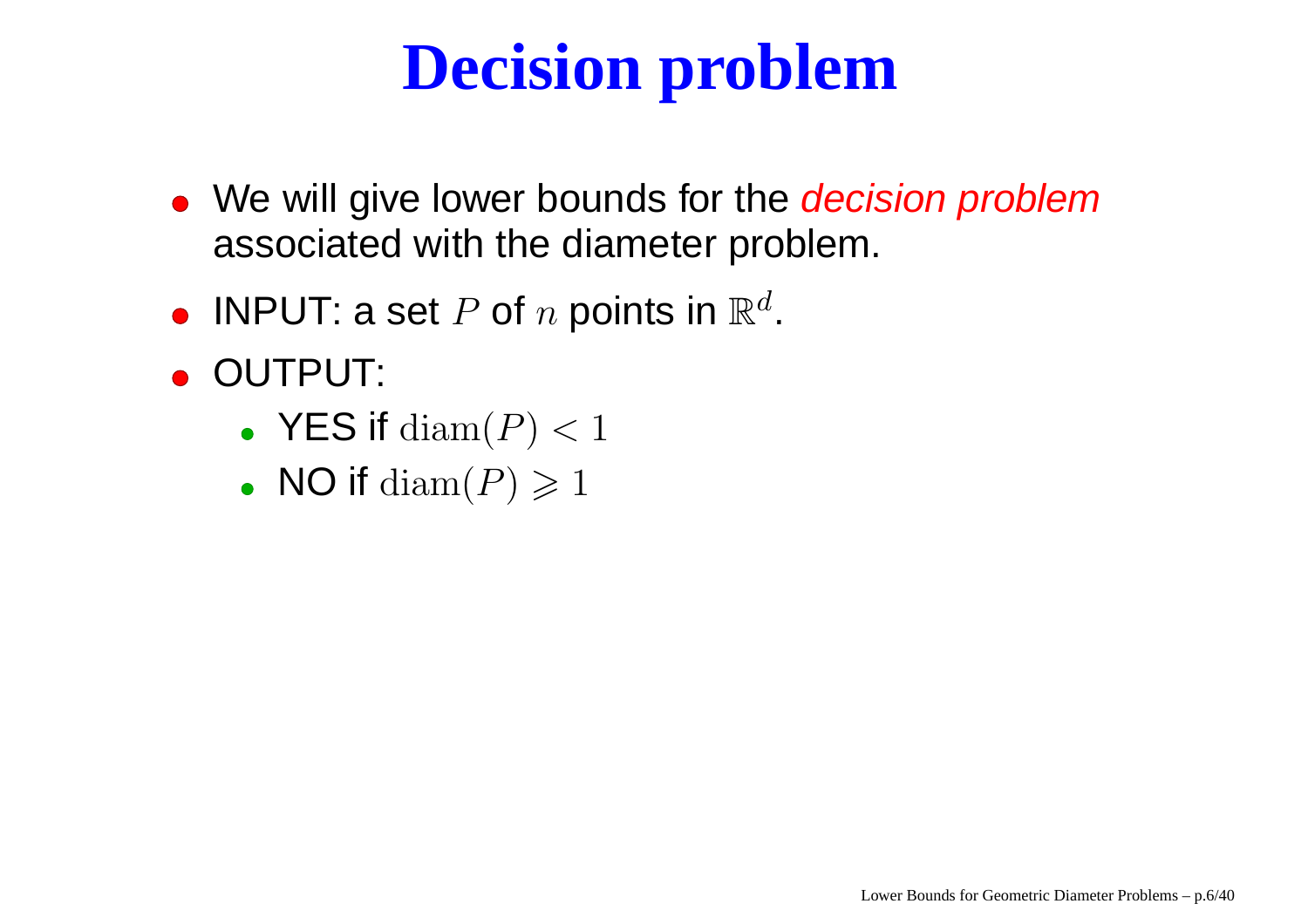### **Observation**



 $P$  lies in the intersection of the two balls with radius  $d(p, p')$  centered at p and p'.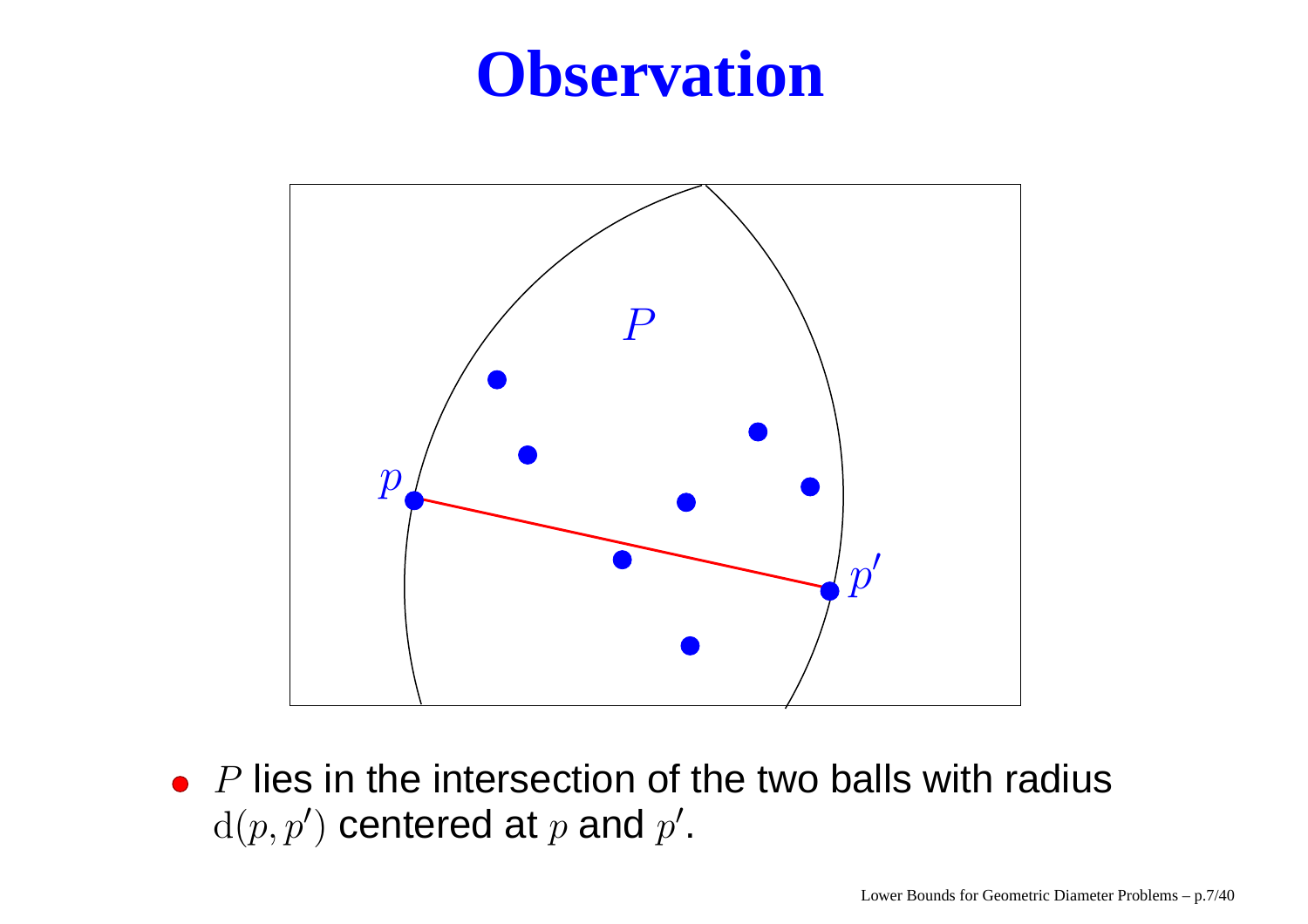## **The diameter problem**



 $\emph{P}$  lies between two parallel hyperplanes through  $\emph{p}$  and  $p'$ . We say that  $(p, p')$  is an antipodal pair.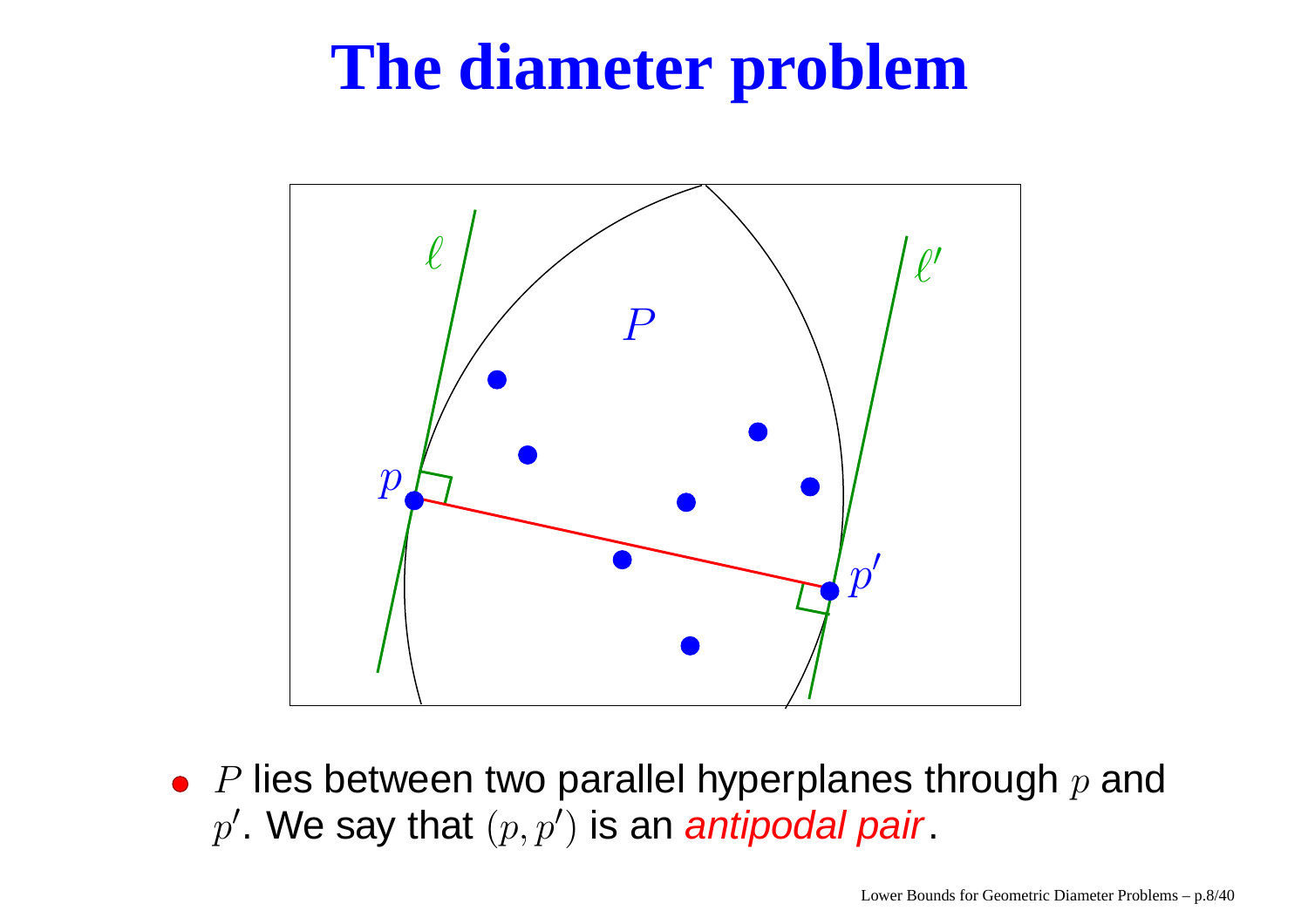## **The diameter problem**



Any antipodal pair (and therefore any diametral pair) lies on the convex hull  $\operatorname{CH}(P)$  of  $P.$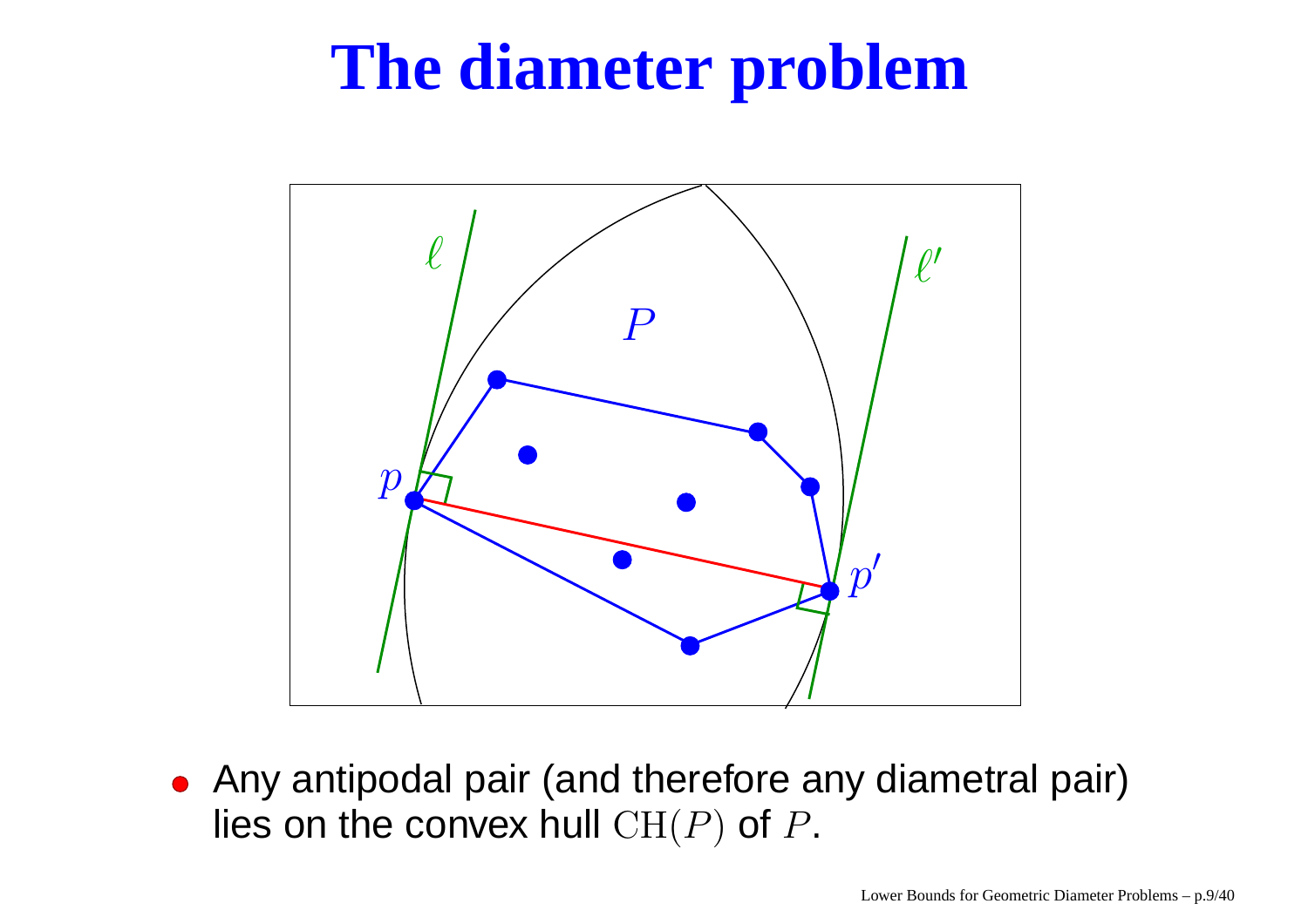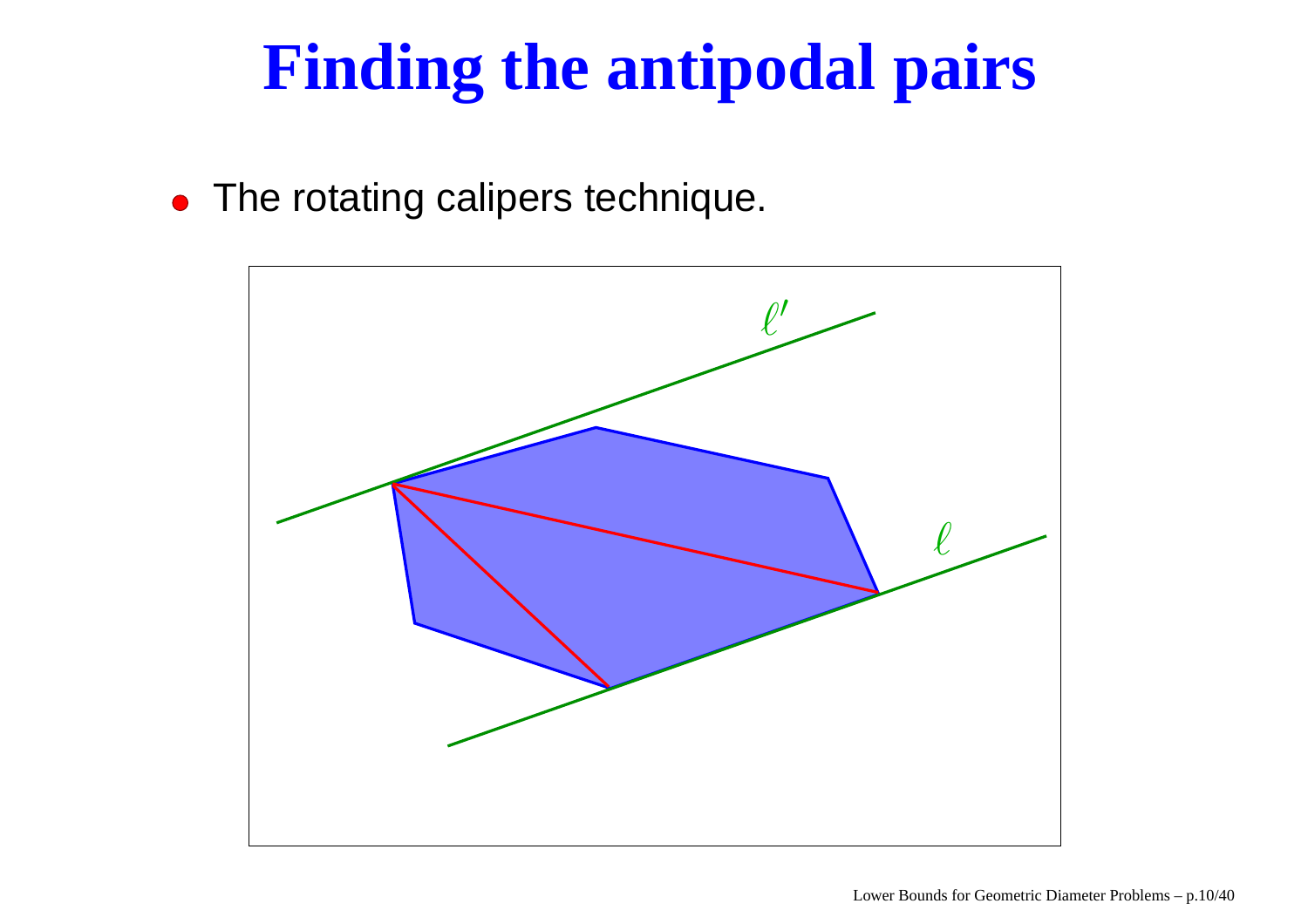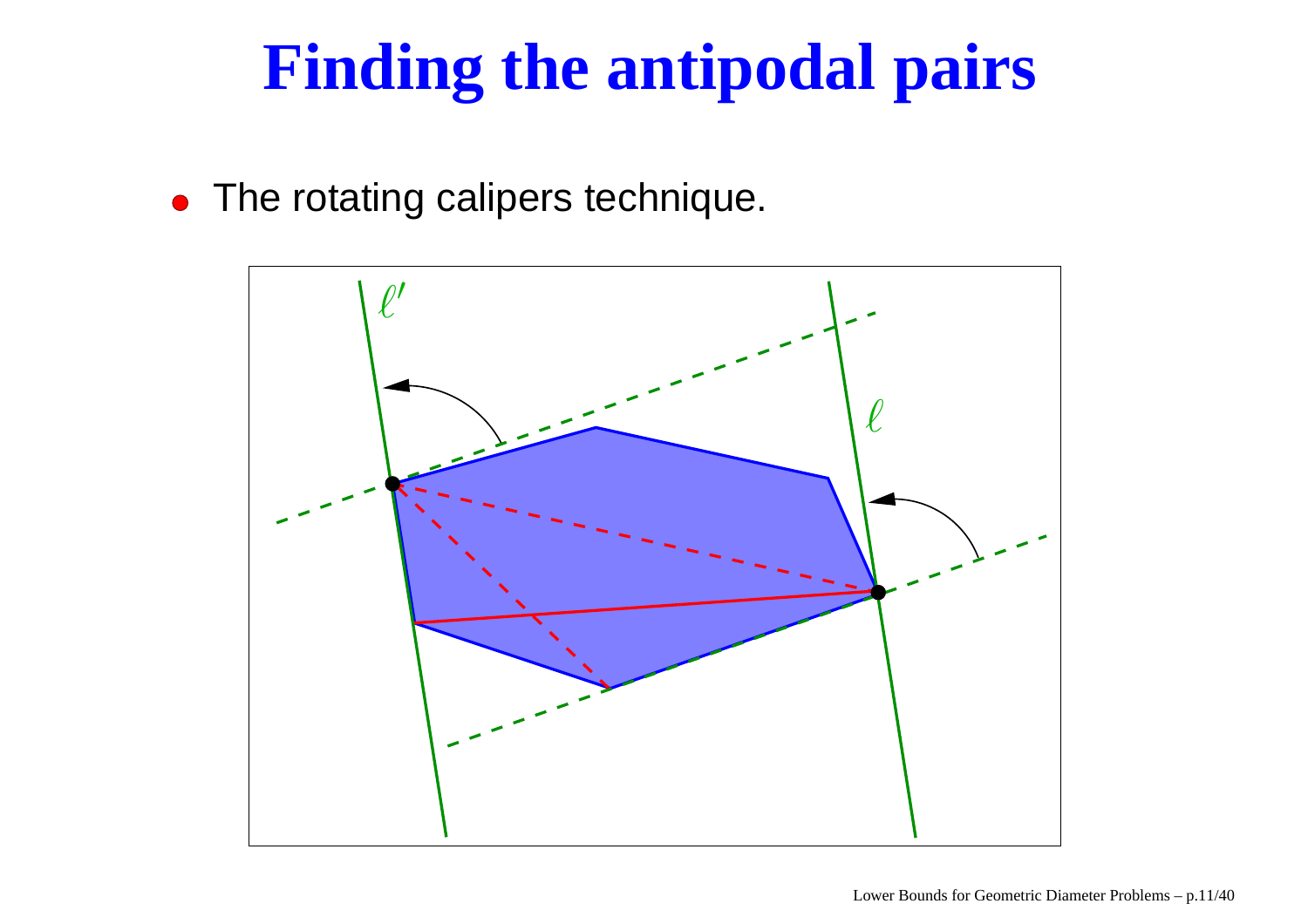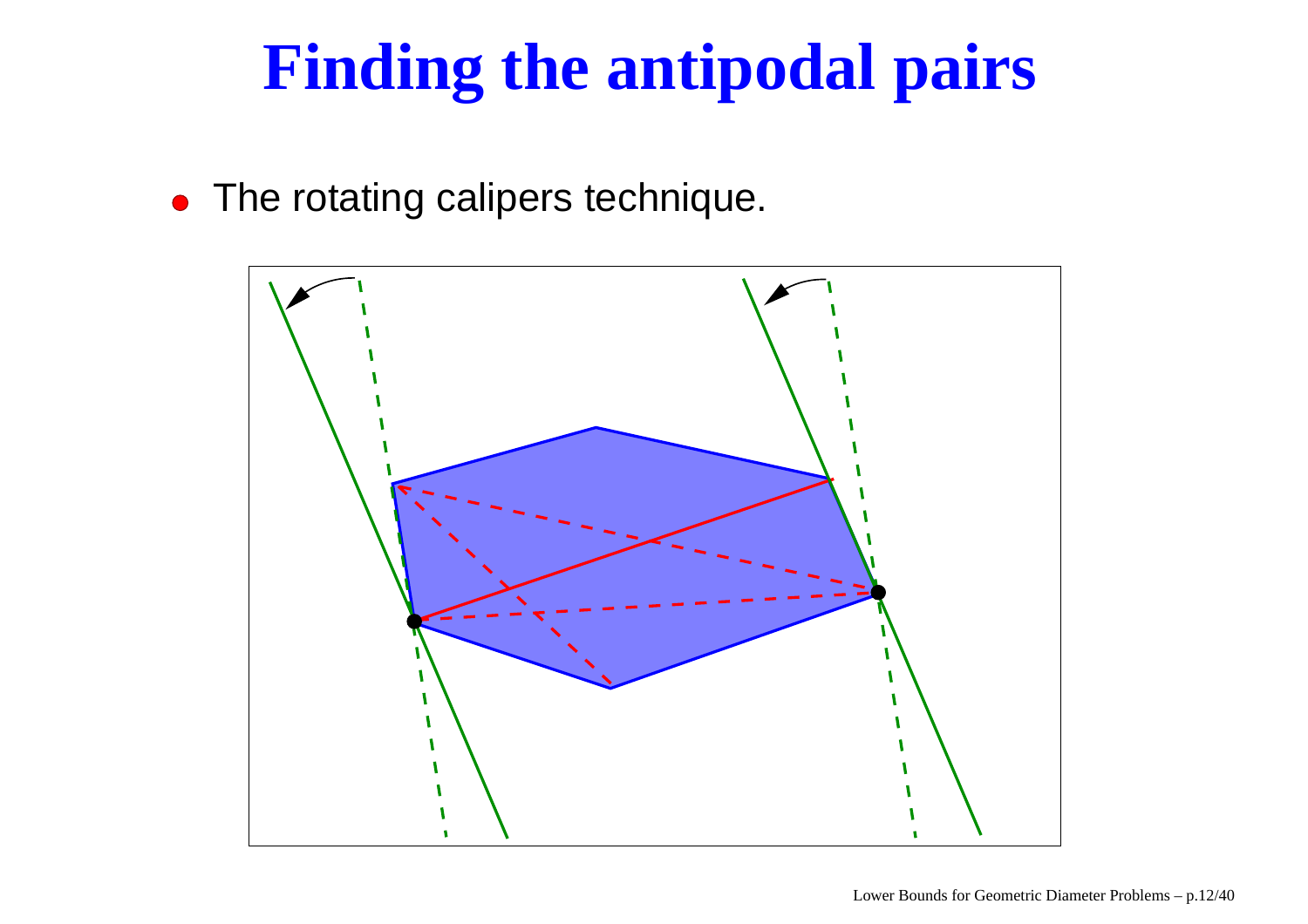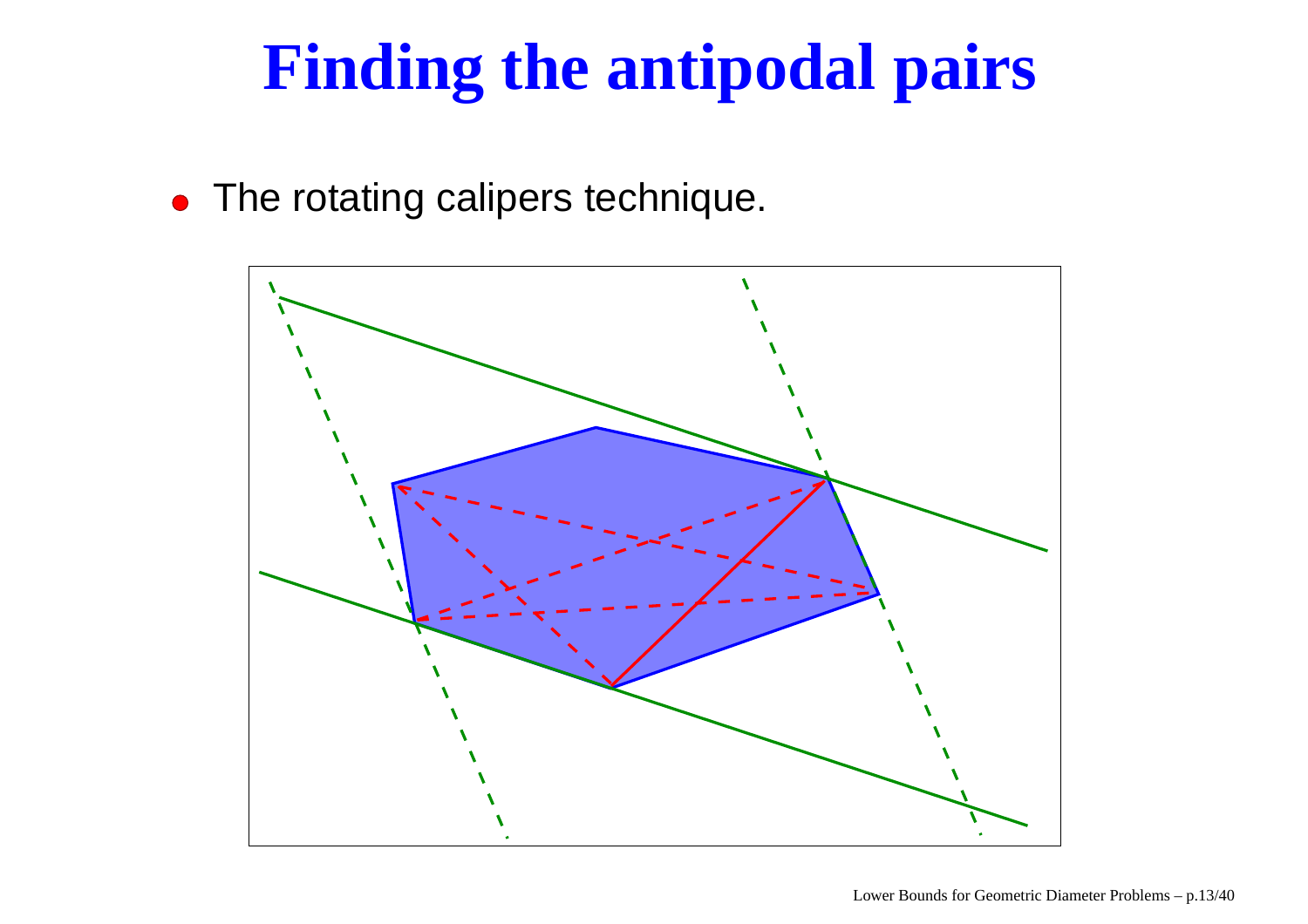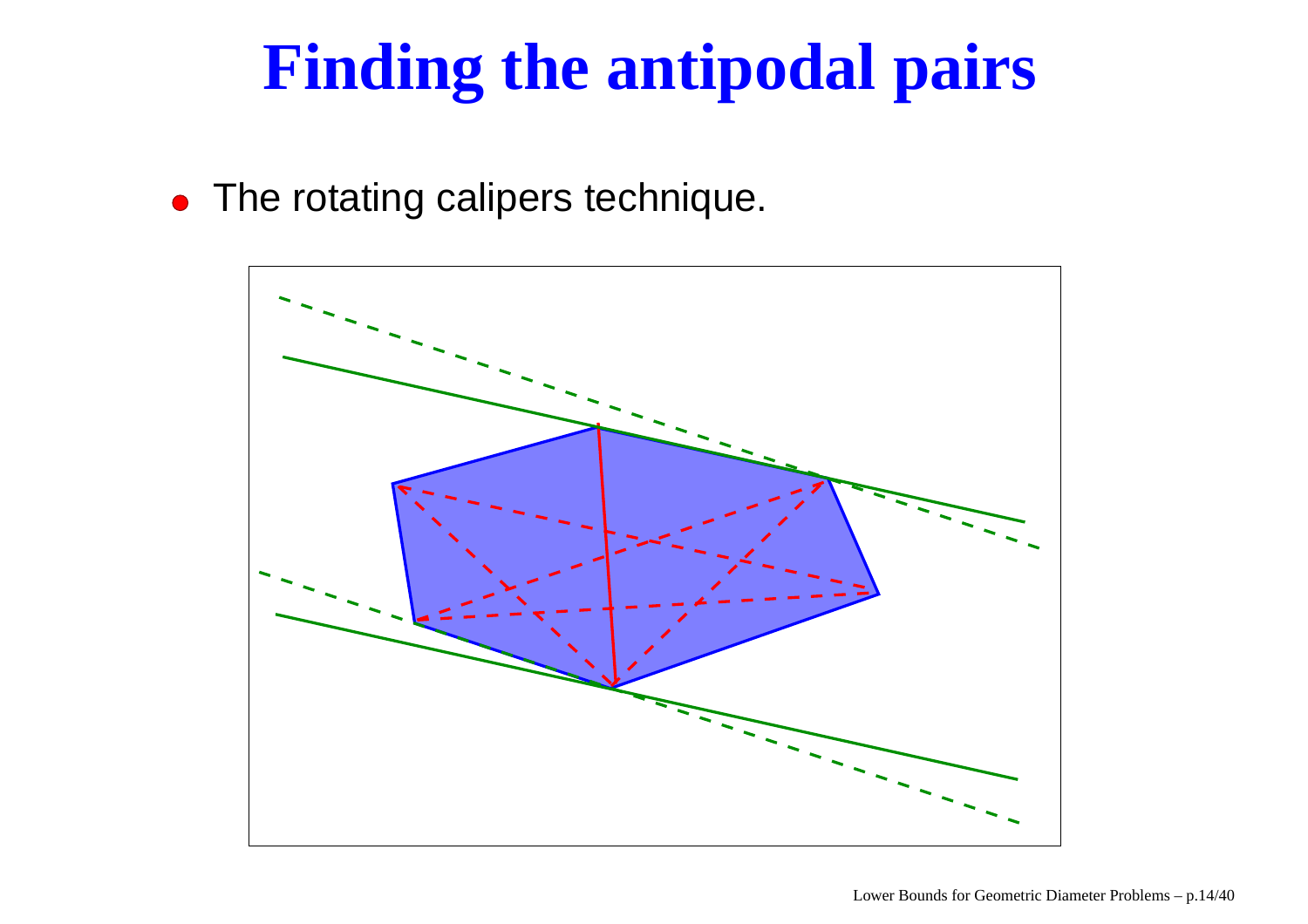# **Computing the diameter of <sup>a</sup> 2D-point set**

- Compute the convex hull  $CH(P)$  of P.
	- $\bullet$   $O(n \log n)$  time.
- Find all the antipodal pairs on  $\mathrm{CH}(P).$ 
	- There are at most  $n$  such pairs in non–degenerate cases.
	- $\bullet$   $O(n)$  time using the rotating calipers technique.
- Find the diametral pairs among the antipodal pairs.
	- $\bullet$   $O(n)$  time by brute force.
- Conclusion:
	- The diameter of <sup>a</sup> 2D-point set can be found in  $O(n \log n)$  time
	- The diameter of <sup>a</sup> convex polygon can be found in  $O(n)$  time.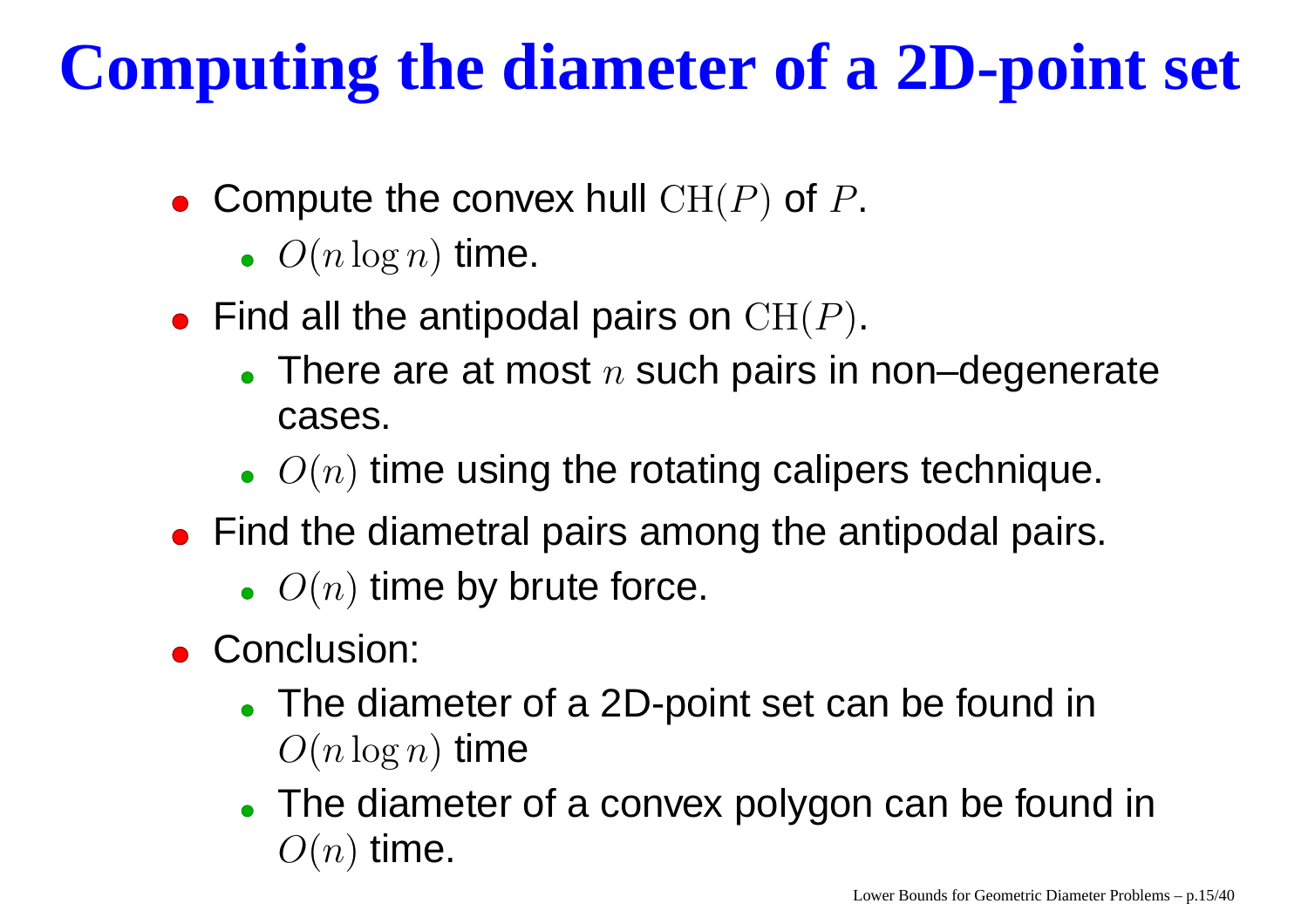## **3D-diameter problem**

- Randomized  $O(n\log n)$  time algorithm (Clarkson and Shor, 1988).
	- Randomized incremental construction of an intersection of balls and decimation.
- Deterministic  $O(n\log n)$  time algorithm (E. Ramos, 2000).
- These tw o algorithms compute the diameter of an  $n$ -point set in  $\R$ 3.
- Can we compute the diameter of a convex  $3D$ -polytope in linear time?
	- No, we give an  $\Omega(n\log n)$  lower bound.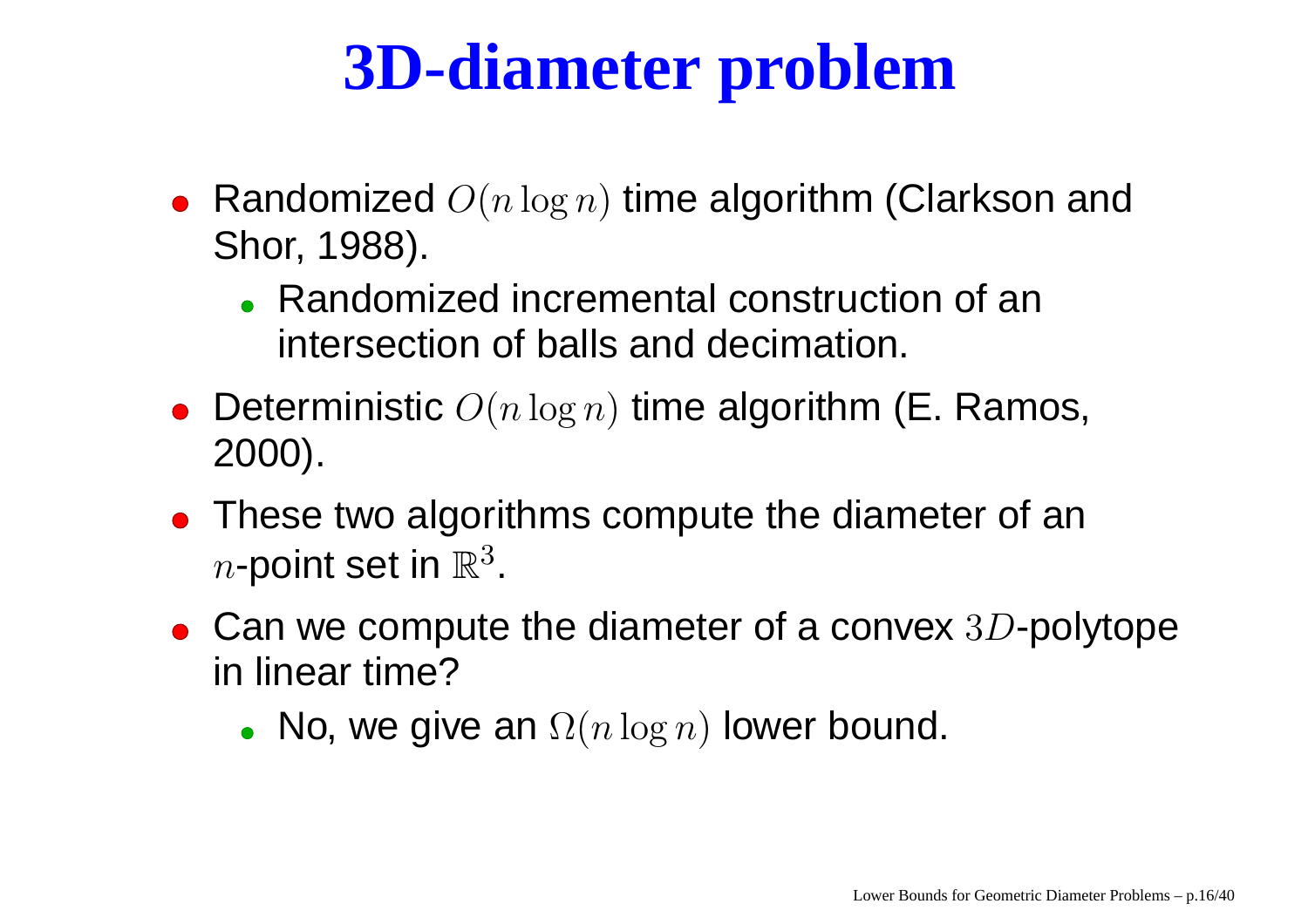## **Model of computation**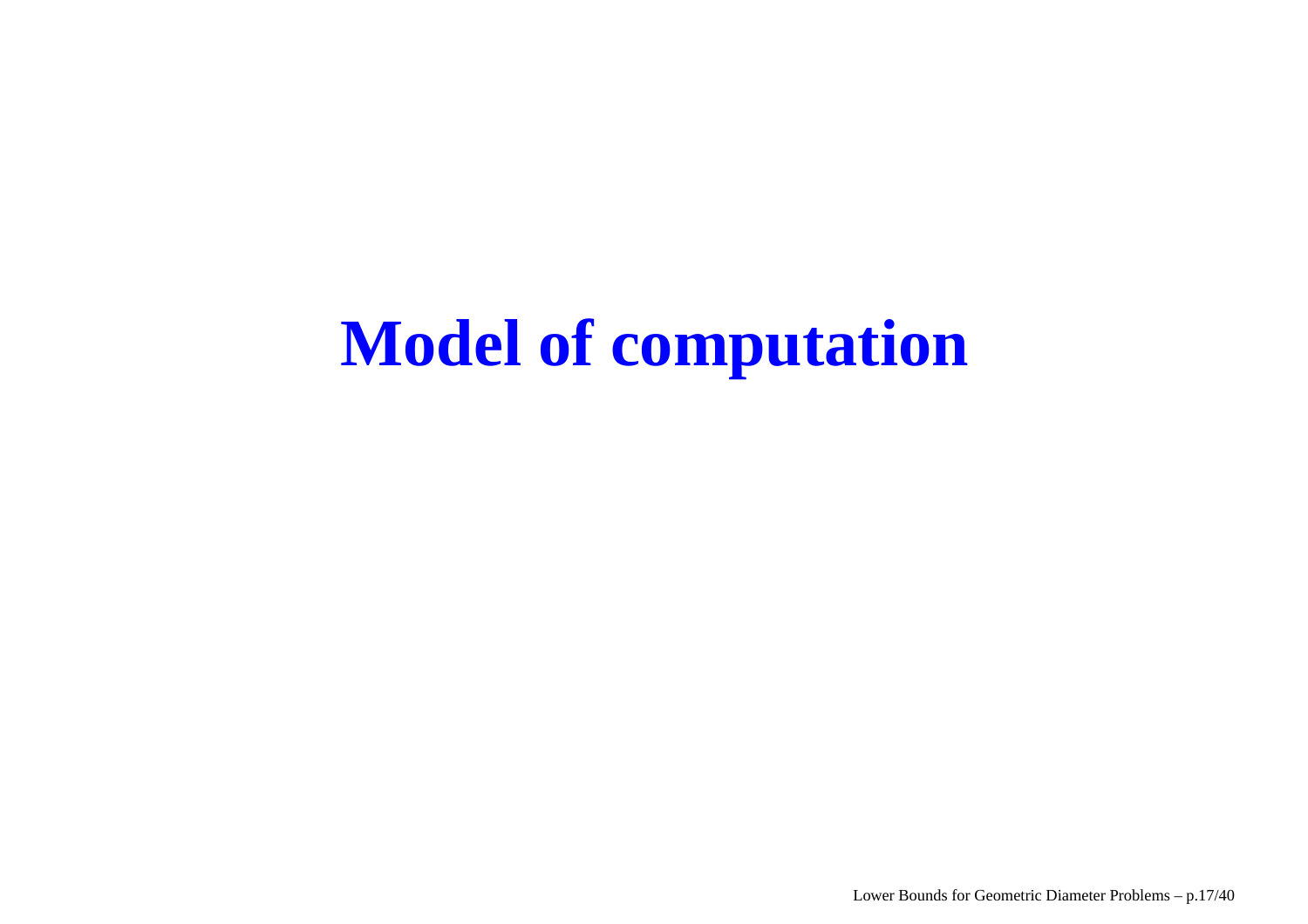### **Real-RAM**

- Real Random Access Machine.
- Each registers stores a *real* number.
- Access to registers in unit time.
- Arithmetic operation  $(+,-,\times,/)$  in unit time.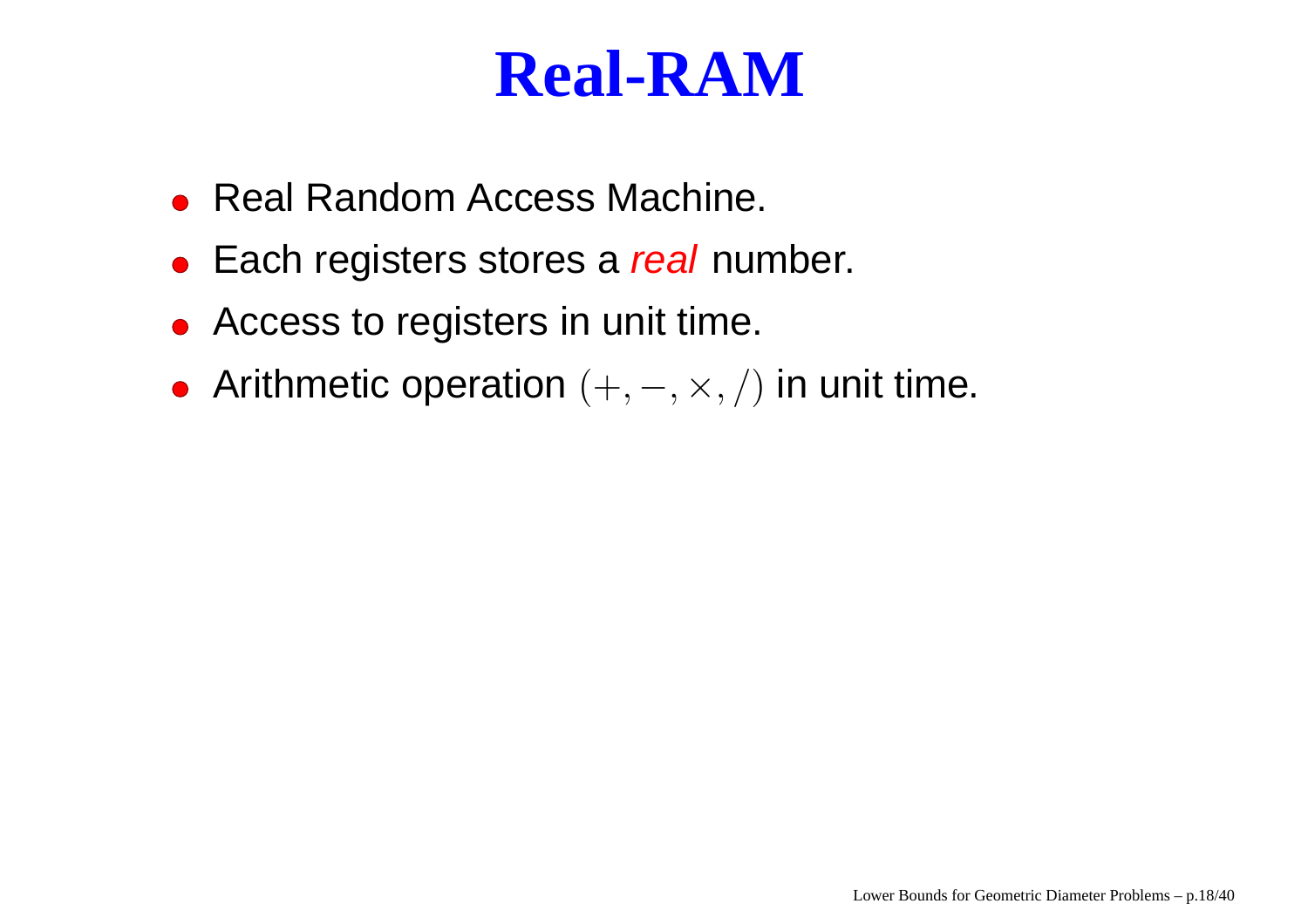## **Algebraic computation tree: definition**

- Input:  $\bar{x} = (x_1, x_2, \ldots, x_n) \in \mathbb{R}^n$ .
- Output: YES or NO
- It is a binary tree with  $3$  types of nodes
	- Leaves: YES or NO
	- Degree-1 nodes: computation nodes. Perform  $\{+, -, \times, /, \sqrt{ } \}$  on two operands. An operand is
		- a real constant,
		- some input number  $x_{\bm i}$ , or
		- the value obtained by computation nodes that are ancestors of the current node.
	- Degree-2 nodes: branching nodes. Compares with  $0$  the value obtained at a computation node that is an ancestor of the current node.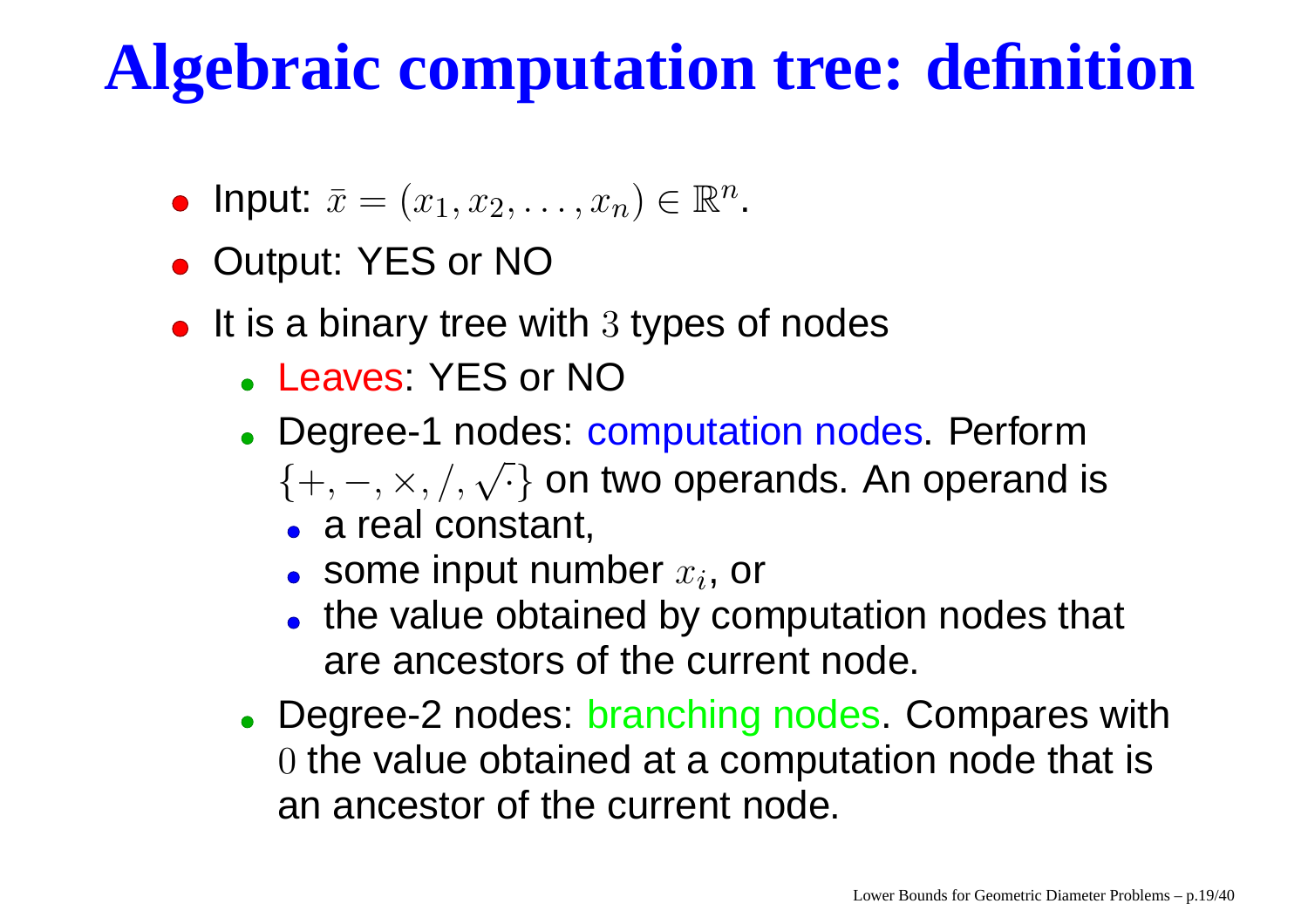# **Algebraic computation tree (ACT)**

- We say that an ACT *decides*  $S \subset \mathbb{R}^n$  *if* 
	- $\blacktriangleright \forall (x_1, \ldots, x_n) \in S$ , it reaches a leaf labeled YES, and
	- $\forall (x_1, \ldots, x_n) \notin S$ , it reaches a leaf labeled NO.
- The ACT model is stronger than the real–RAM model.
- To get <sup>a</sup> lower bound on the worst-case running time of a real-RAM that decides  $S$ , it suffices to have a lower bound on the *depth* of all the ACTs that decide  $S$

**Theorem 1 (Ben-Or)** Any ACT that decides S has depth

<span id="page-19-0"></span> $\Omega(\log(n$ umber of connected components of S)).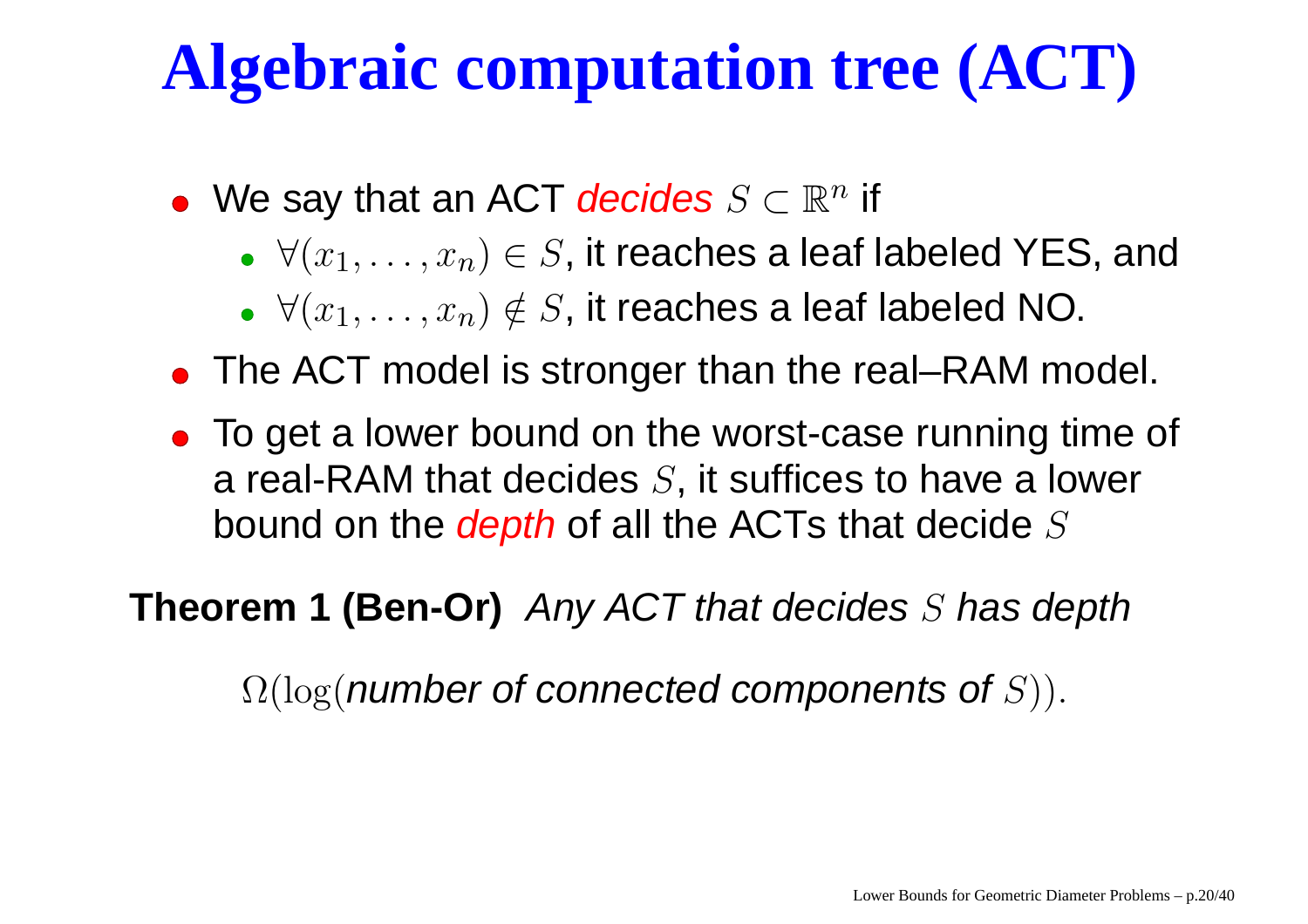### **Lower bound for 3D convex polytopes**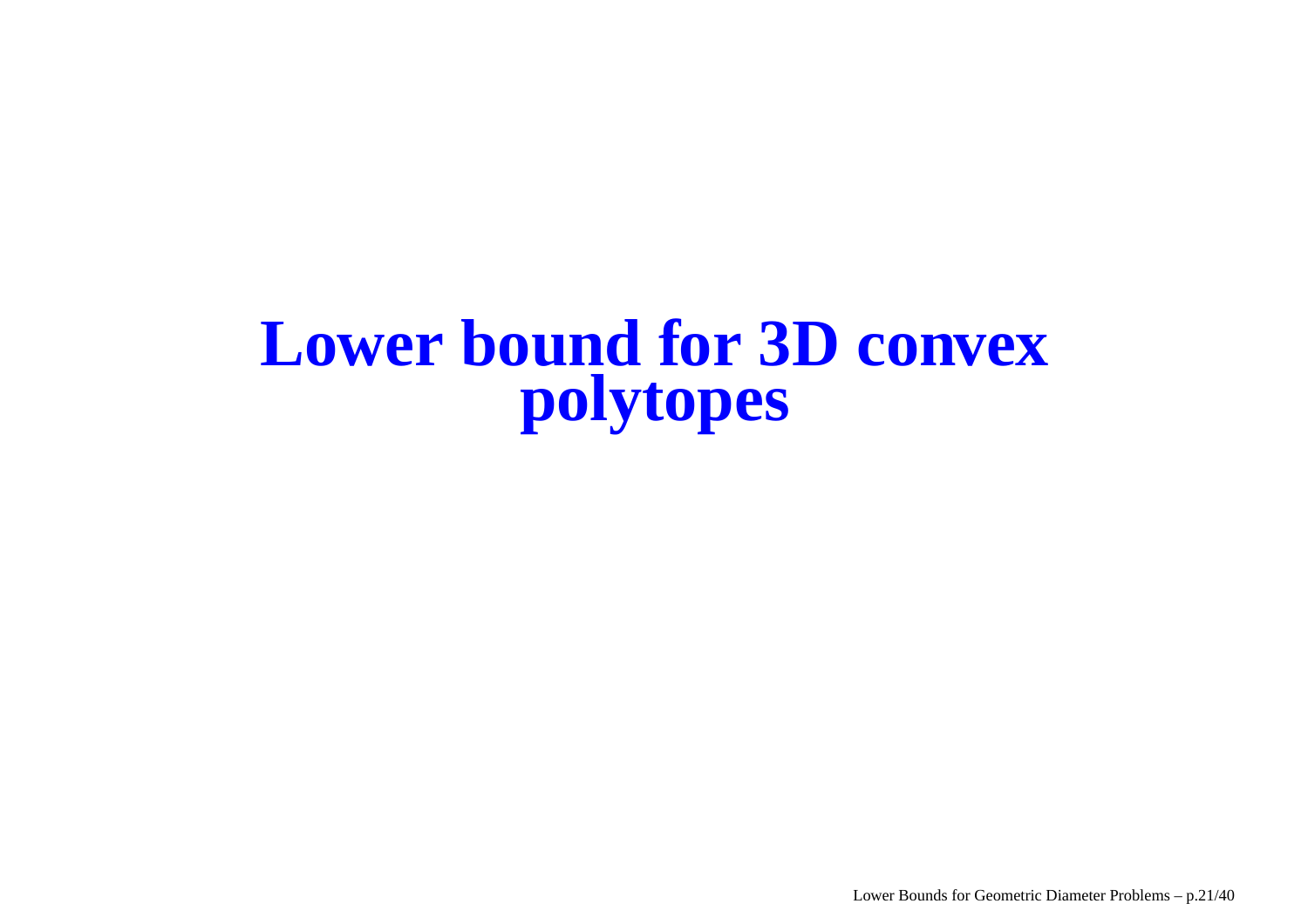### **Problem statement**

- We are given a convex 3-polytope  $P$  with  $n$  vertices.
- $P$  is given by the coordinates of its vertices and its combinatorial structure:
	- All the inclusion relations between its vertices, edges and faces.
	- The cyclic ordering of the edges of each face.
- Example:  $P$  is given in a doubly-connected edge list.
- Problem: we want to decide whether  $\mathrm{diam}(P) < 1.$
- We show an  $\Omega(n\log n)$  lower bound. Our approach:
	- We define <sup>a</sup> family of convex polytopes.
	- We show that the sub-family with diameter  $< 1$  has  $n^{\Omega(n)}$  connected components.
	- We apply Ben-Or's bound.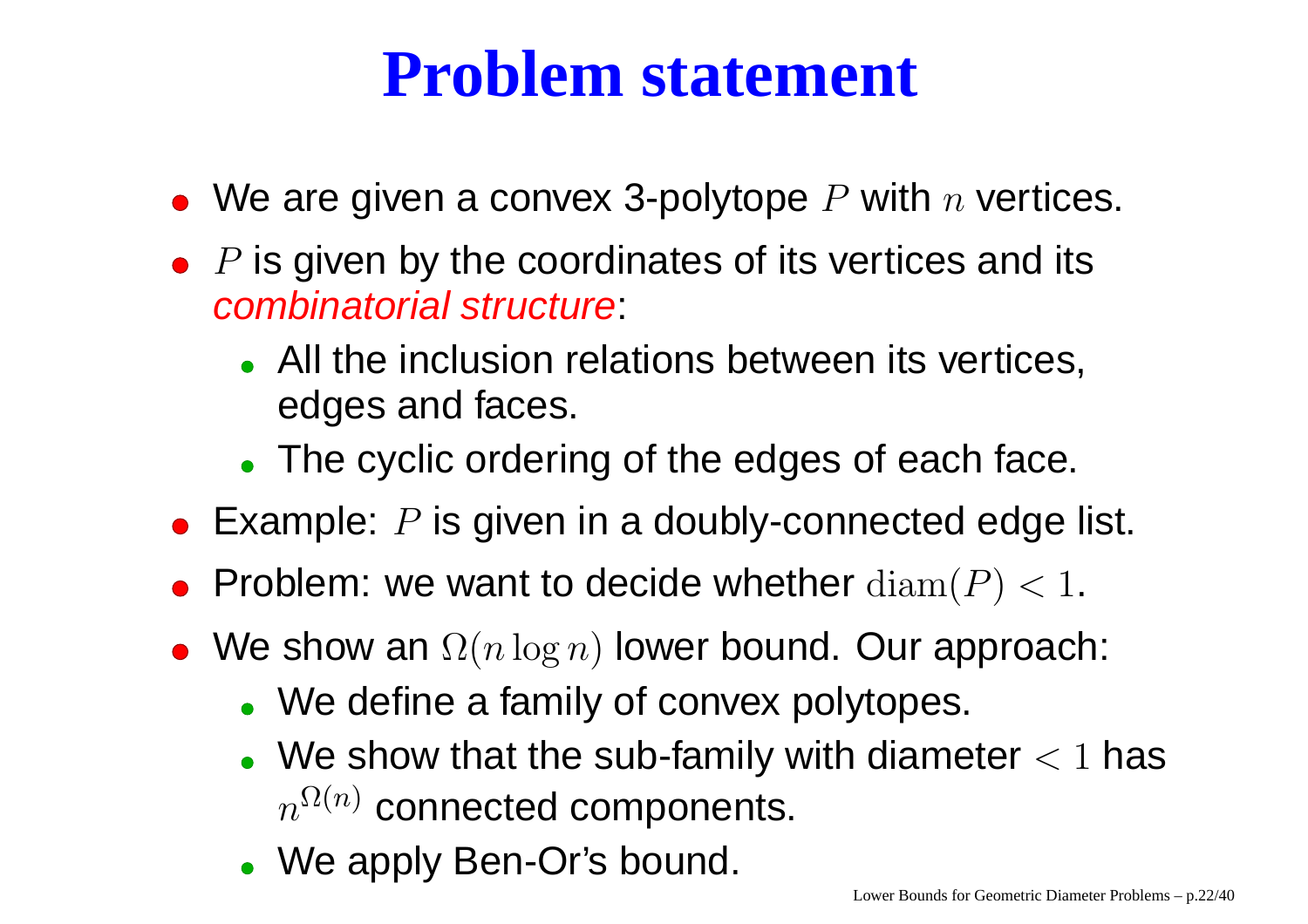#### **Polytopes** <sup>P</sup>(β )

- The family of polytopes is parametrized by  $\bar{\beta}$  $\bar{\beta}\in\mathbb{R}^{2n-1}$  .
- When  $n$  is fixed, only the  $2n-1$  blue points change with  $\bar{\beta}$  $\cup$  .

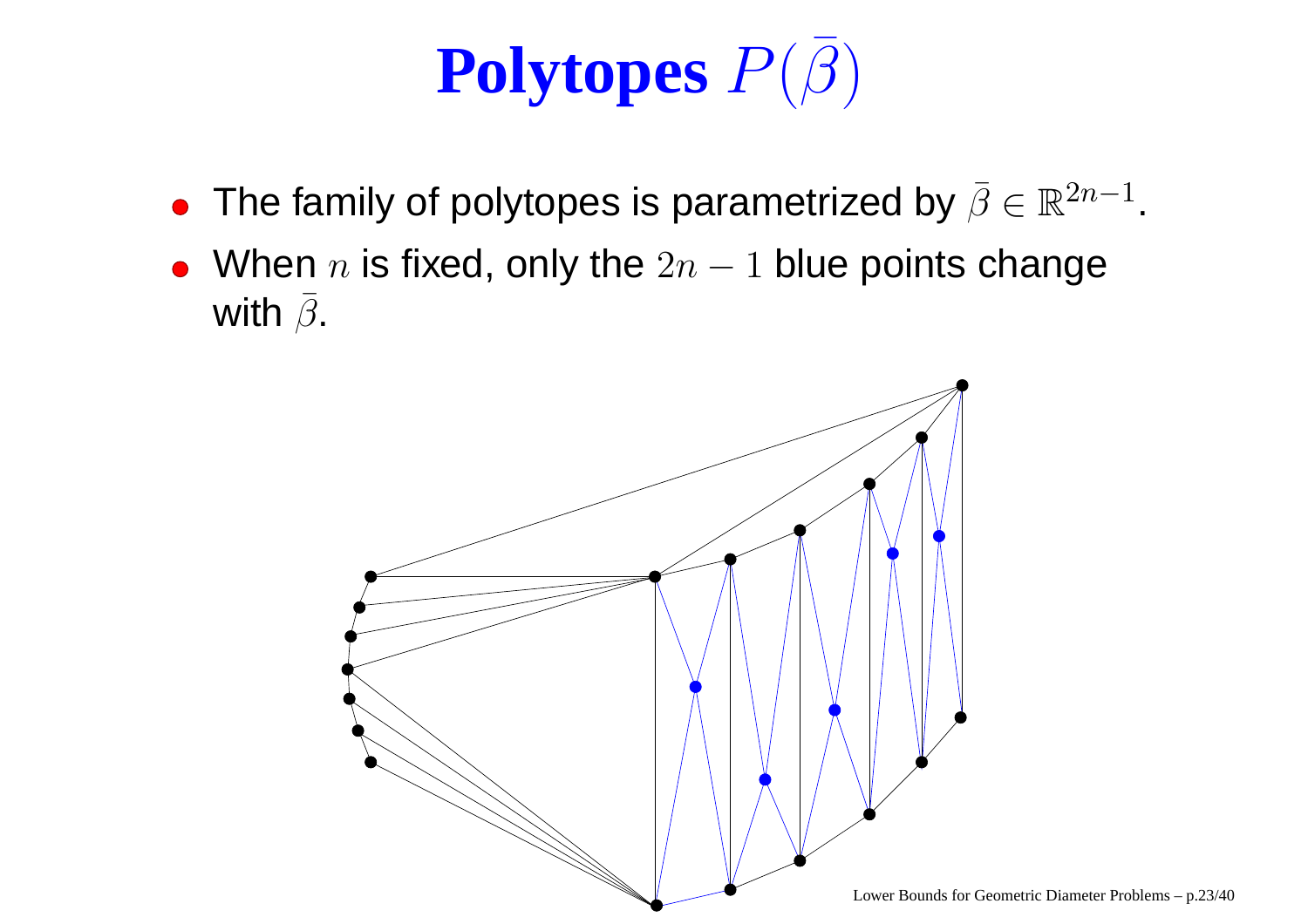#### **Polytopes** <sup>P</sup>(β )

- The family of polytopes is parametrized by  $\bar{\beta}$  $\bar{\beta}\in\mathbb{R}^{2n-1}$  .
- When  $n$  is fixed, only the  $2n-1$  blue points change with  $\bar{\beta}$  $\cup$  .

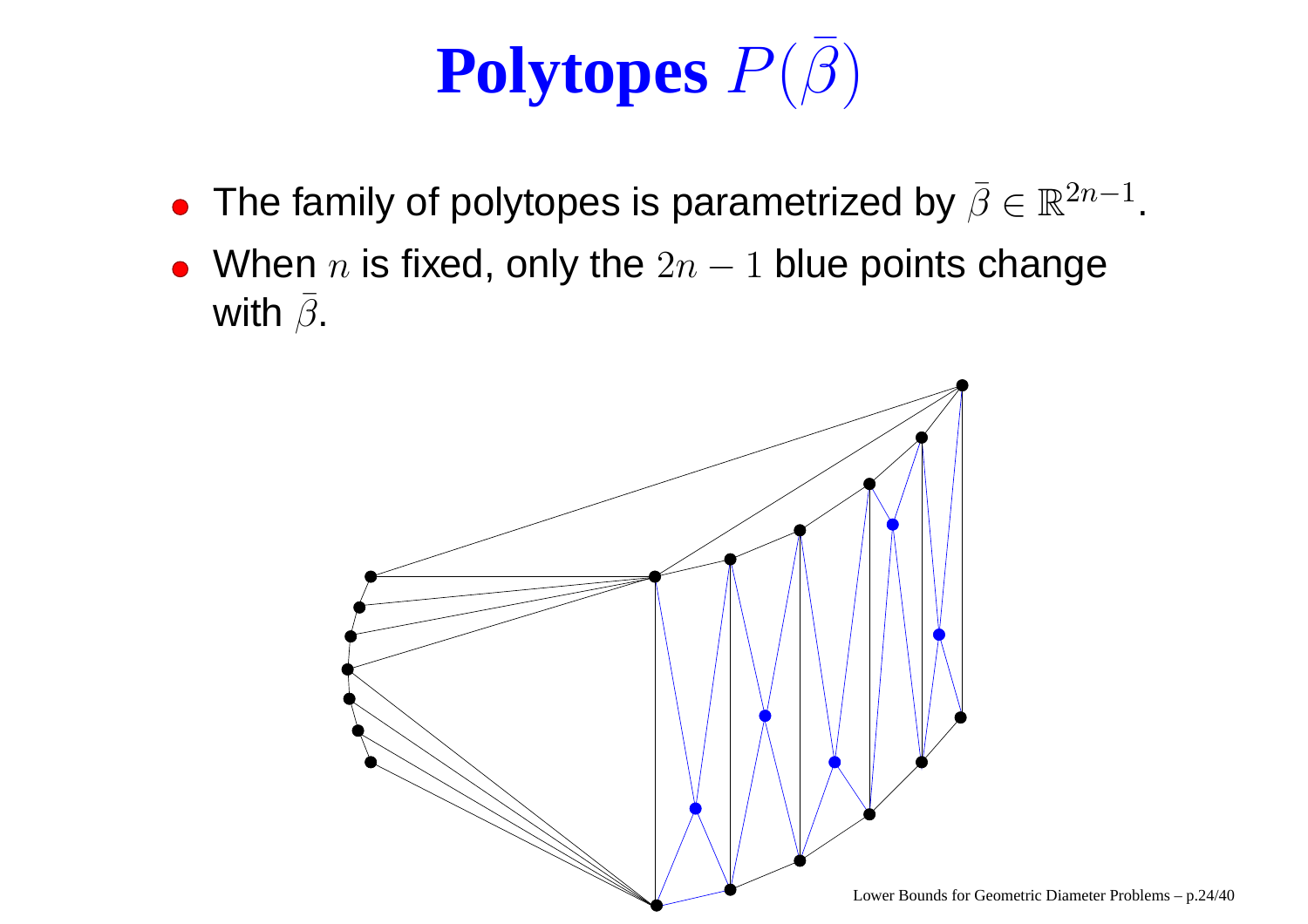### **Notation**

• Example where  $n = 3$ .

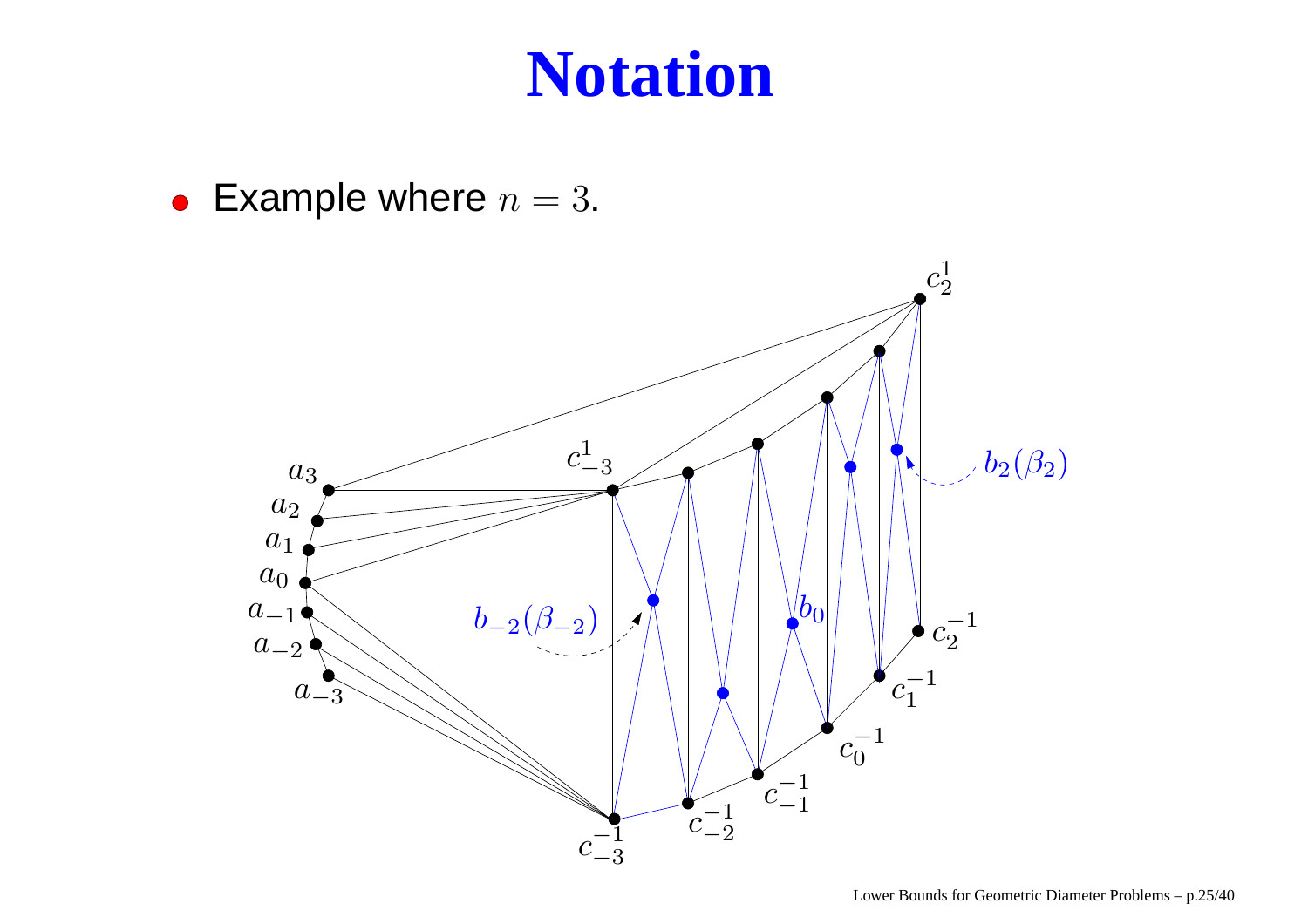## **Notation**

\n- \n
$$
\bar{a} := (a_{-n}, a_{-n+1}, \ldots, a_n).
$$
\n
\n- \n $A := \{a_{-n}, a_{-n+1}, \ldots, a_n\}.$ \n
\n- \n $\bar{\beta} := (\beta_{-n+1}, \ldots, \beta_{n-1}).$ \n
\n- \n $B(\bar{\beta}) := \{b_{-n+1}(\beta_{-n+1}), \ldots, b_{n-1}(\beta_{n-1})\}.$ \n
\n- \n $\bar{b}(\bar{\beta}) := (b_{-n+1}(\beta_{-n+1}), \ldots, b_{n-1}(\beta_{n-1})).$ \n
\n- \n $\bar{c} := (c_{-n}^{-1}, c_{-n+1}^{-1}, \ldots, c_{n-1}^{-1}, c_{-n}^{1}, c_{-n+1}^{1}, \ldots, c_{n-1}^{1}).$ \n
\n- \n $C := \{c_{-n}^{-1}, c_{-n+1}^{-1}, \ldots, c_{n-1}^{-1}, c_{-n}^{1}, c_{-n+1}^{1}, \ldots, c_{n-1}^{1}\}.$ \n
\n- \n $P(\bar{\beta}) := \text{CH}(A \cup B(\bar{\beta}) \cup C).$ \n
\n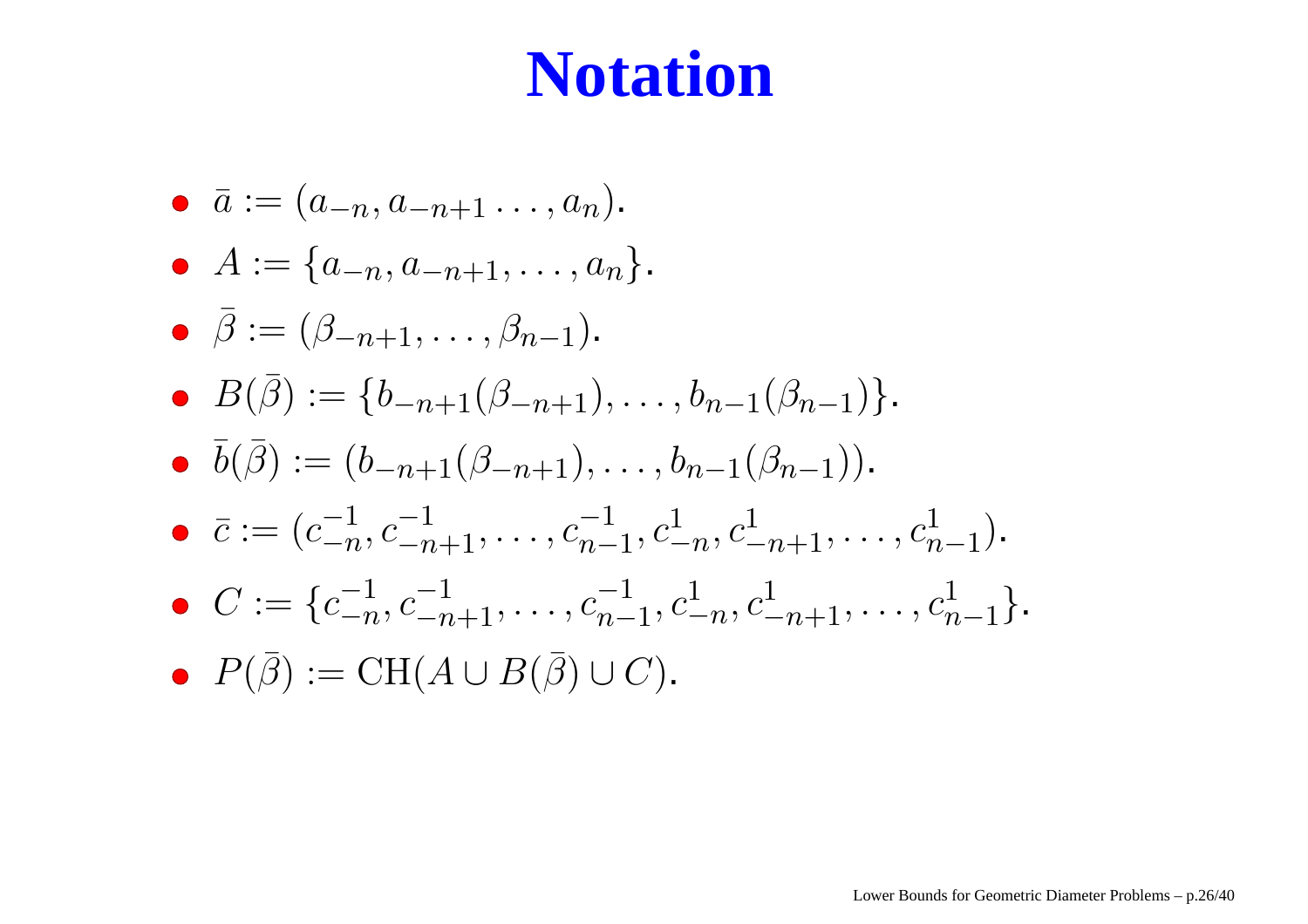### **Point sets** A **and** C

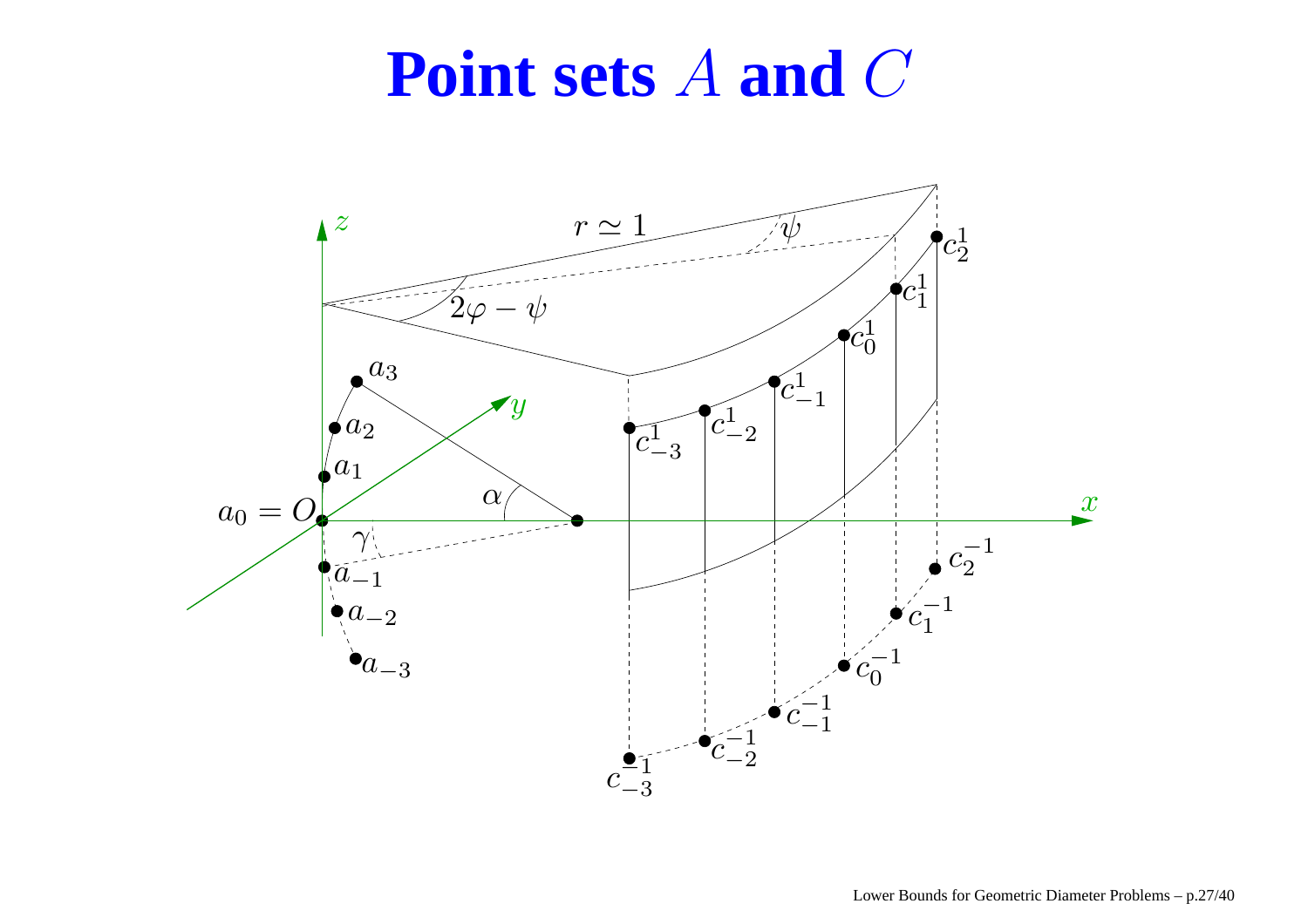# **Point**  $b_j(\beta_j)$



- The blue region is parallel to  $Oxz$ .
- $\theta \in [-\alpha, \alpha]$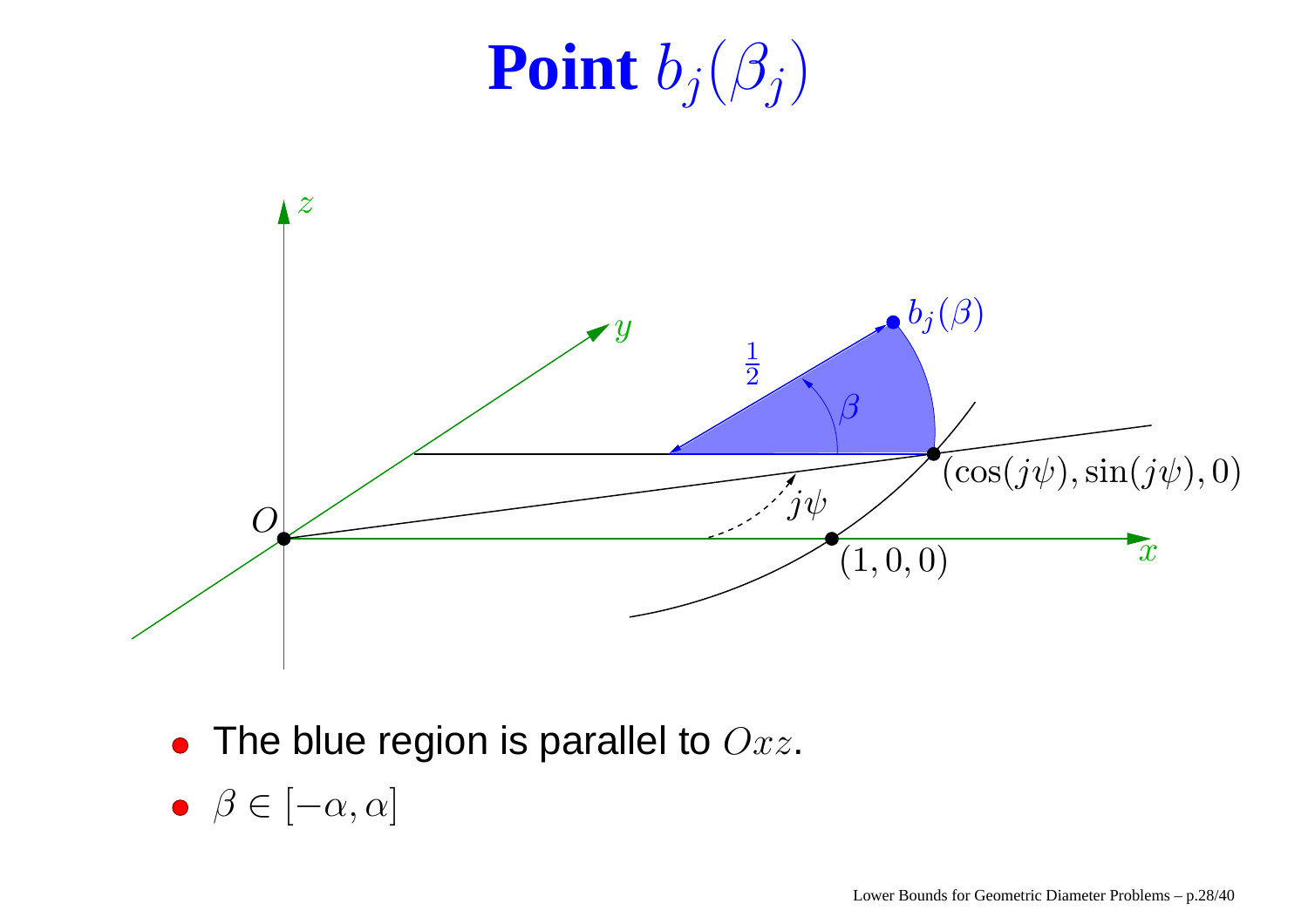#### **Coordinates of points in**  $A$ **,**  $B(\beta)$ ) **and** C

 $a_i :=$  $\begin{pmatrix} \frac{1}{2} (1 - \cos(i\gamma)) \\ 0 \\ \frac{1}{2} \sin(i\gamma) \end{pmatrix}$ 

$$
c_i^s := \left( \begin{array}{c} r \cos \left( \left( i + \frac{1}{2} \right) \psi \right) \\ r \sin \left( \left( i + \frac{1}{2} \right) \psi \right) \\ \frac{1}{2} s \alpha \end{array} \right)
$$

$$
b_j(\beta) := \begin{pmatrix} \cos(j\psi) - \frac{1}{2}(1 - \cos\beta) \\ \sin(j\psi) \\ \frac{1}{2}\sin(\beta) \end{pmatrix}
$$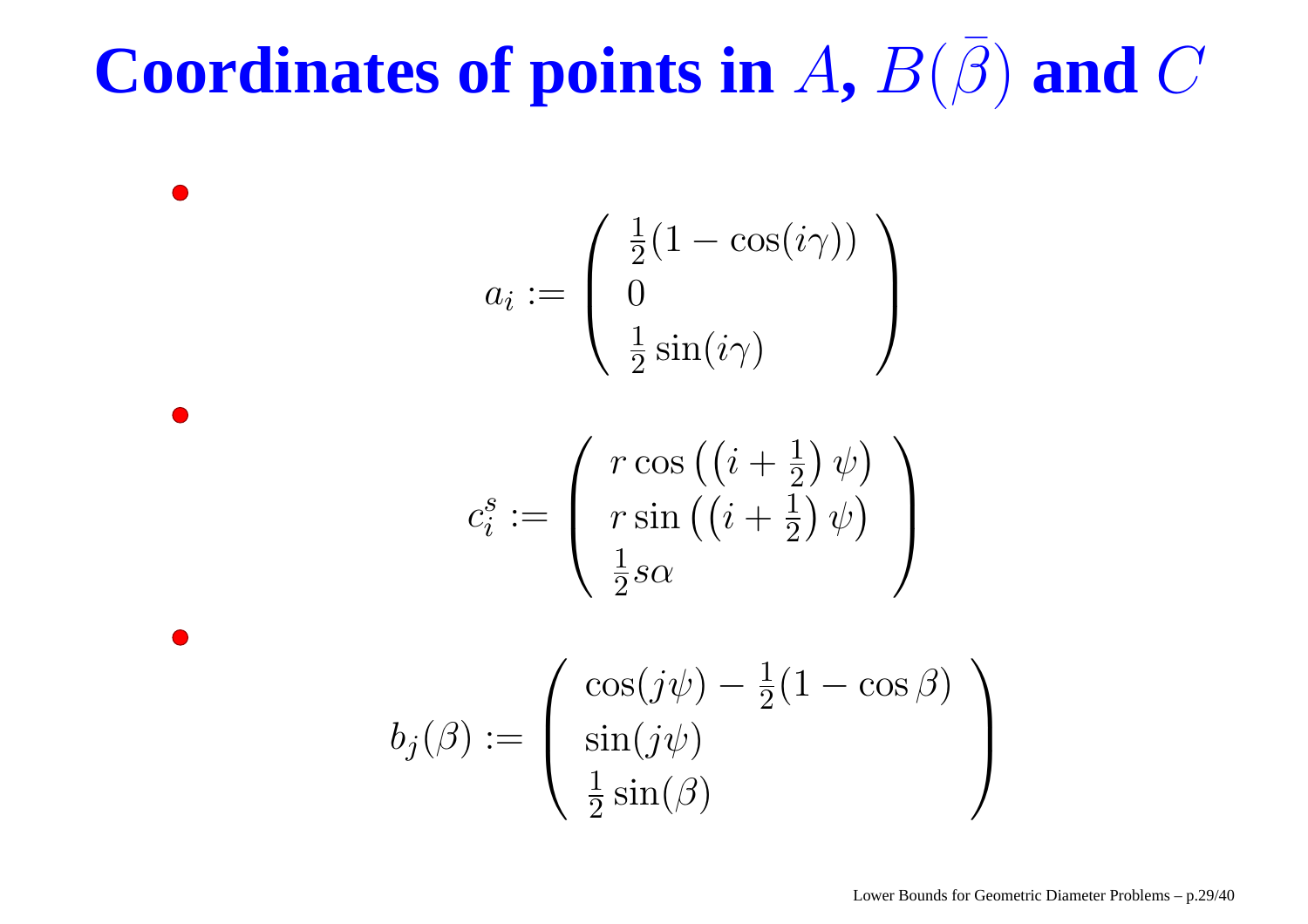### **Parameters**



- $\bullet \varphi = 1/4n$
- $\alpha$  is small.
- $\psi=\varphi/n$
- $\gamma = \alpha/n$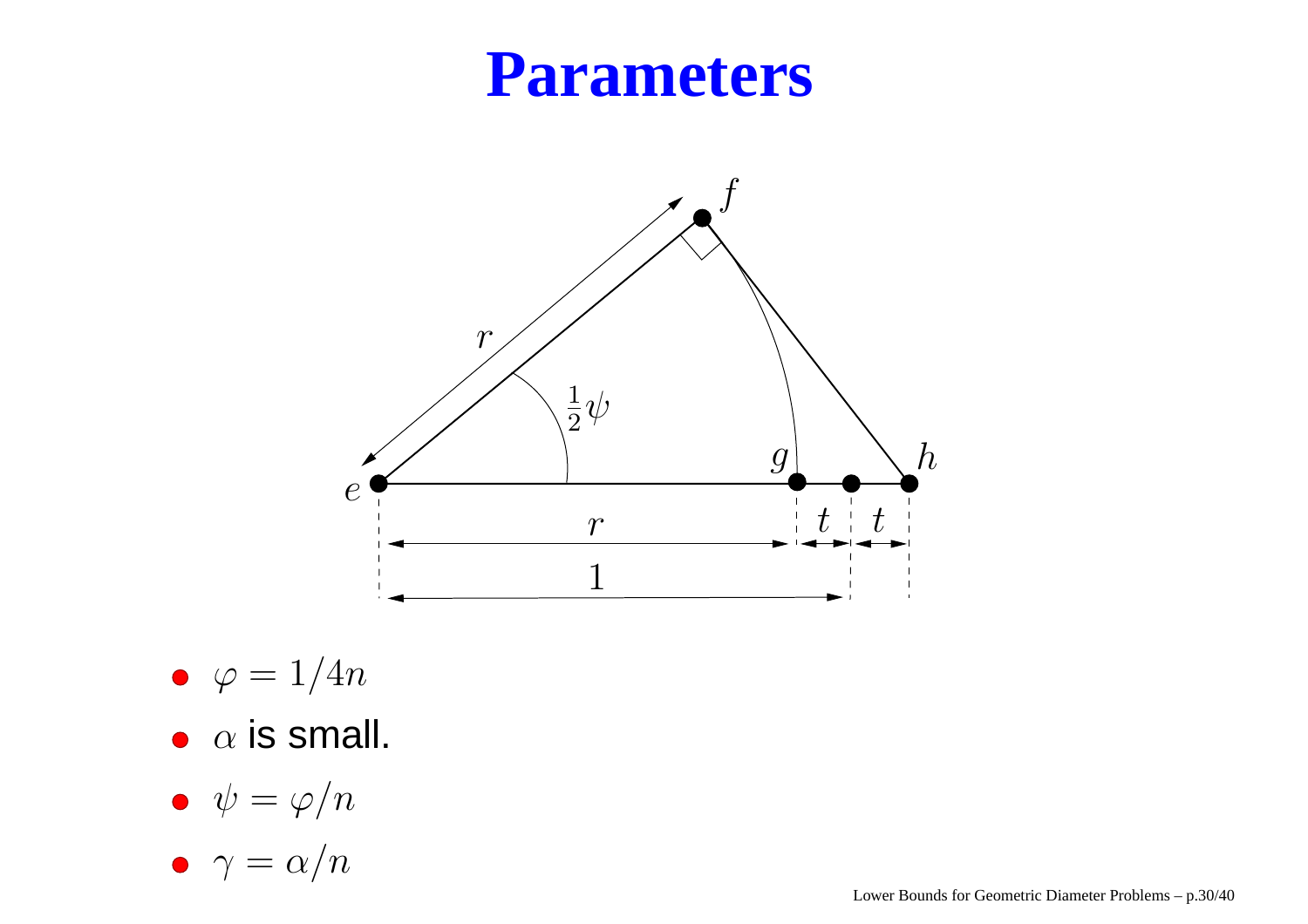• Notation:  $\text{diam}(E, F) := \max\{\text{d}(e, f) \mid (e, f) \in E \times F\}.$ 

**Lemma 1** The set

 ${b_j(\beta) | \beta \in [-\alpha, \alpha] \text{ and } \text{diam}(A, {b_j(\beta)}) < 1}$ 

has at least  $2n$  connected components.

<span id="page-30-0"></span>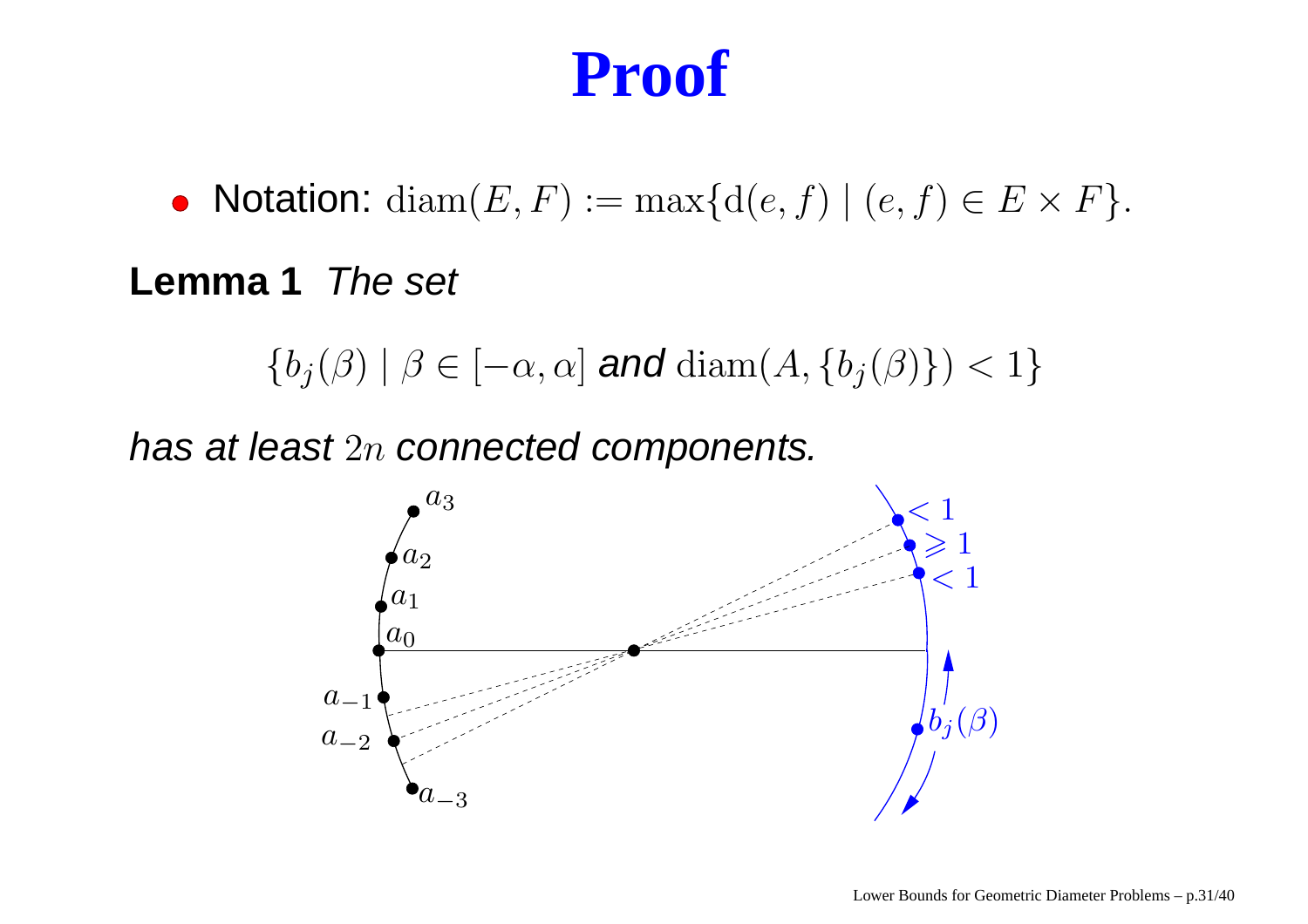Proof of Lemma 1: Calculations, until the second-order terms.

**Lemma 2** The combinatorial structure of  $\mathrm{CH}(A\cup B(\bar{\beta}))$  $)\cup C)$ is independent of  $\bar{\beta}$  $\cup$  .

We denote  $P(\bar{\beta}% )^{\ast}=P(\bar{\beta})^{\ast}$  $) = \operatorname{CH}(A \cup B(\bar{\beta}$  $) \cup C$ .

<span id="page-31-0"></span> $\textsf{Lemma 3} \ \ \operatorname{diam}(A \cup B(\bar{\beta})).$  $)\cup C)={\rm diam}(A,B(\bar\beta))$  $\big)\big).$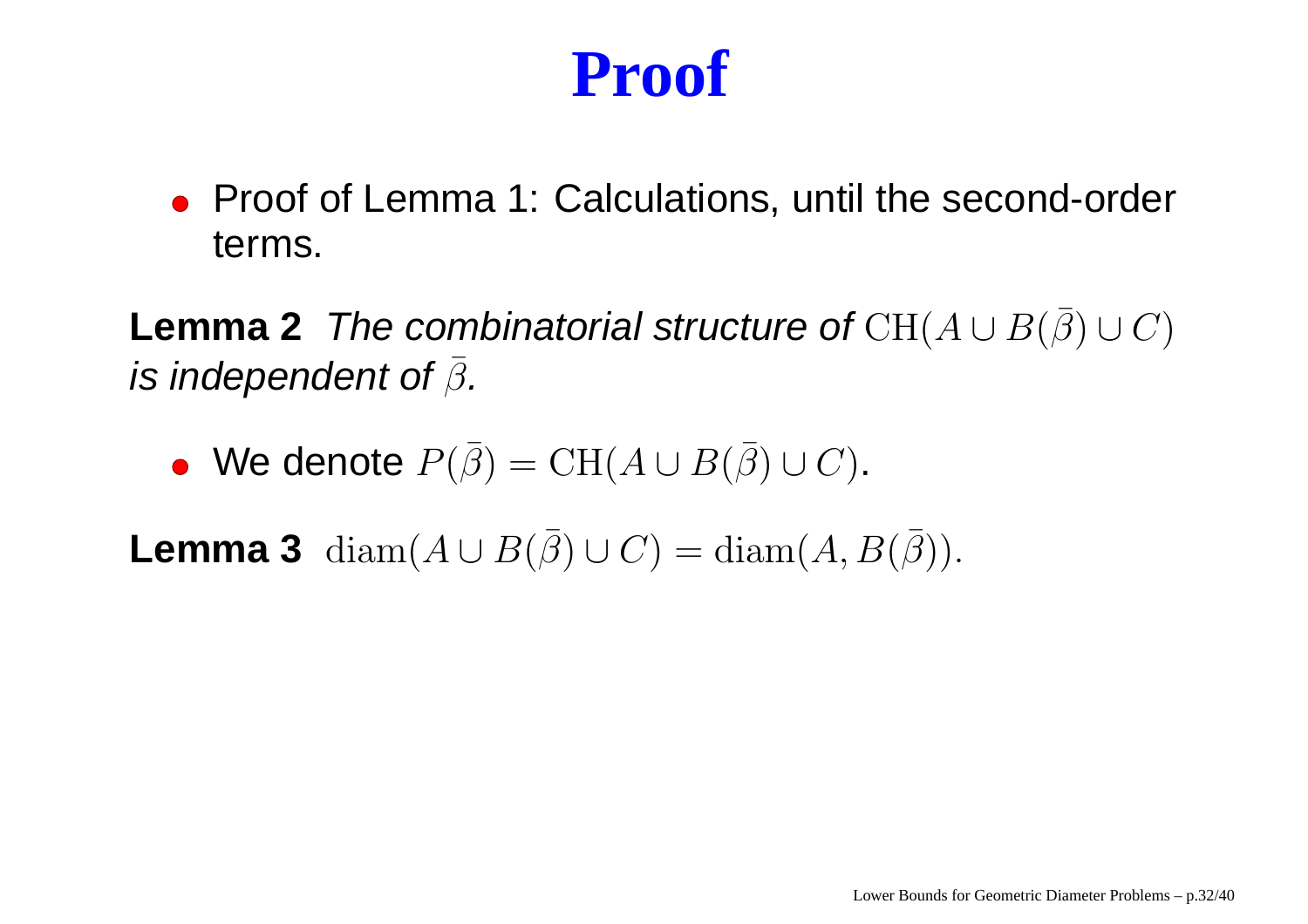#### **• Definitions:**

$$
\mathcal{S}_n = \{ (\bar{a}, \bar{b}(\bar{\beta}), \bar{c}) \mid \bar{\beta} \in [-\alpha, \alpha]^{2n-1} \}
$$
  

$$
\mathcal{E}_n = \{ (\bar{a}, \bar{b}(\bar{\beta}), \bar{c}) \mid \bar{\beta} \in [-\alpha, \alpha]^{2n-1} \text{ and } \text{diam}(P(\bar{\beta})) < 1 \}
$$

- Notice that  $\mathcal{E}_n \subset \mathcal{S}_n \subset \mathbb{R}^{24n}.$
- ${\sf Lemma~4}$  . The set  $\mathcal{S}_n$  can be decided by an ACT with depth  $O(n)$ .
- <span id="page-32-1"></span><span id="page-32-0"></span>**Lemma 5** Any ACT that decides  $\mathcal{E}_n$  has depth  $\Omega(n \log n)$ . Proof: By lemmas [1](#page-30-0) and [3](#page-31-0),  $\mathcal{E}_n$  has at least  $(2n)^{2n-1}$ connected components. Apply Ben-Or's bound (Theorem [1\)](#page-19-0).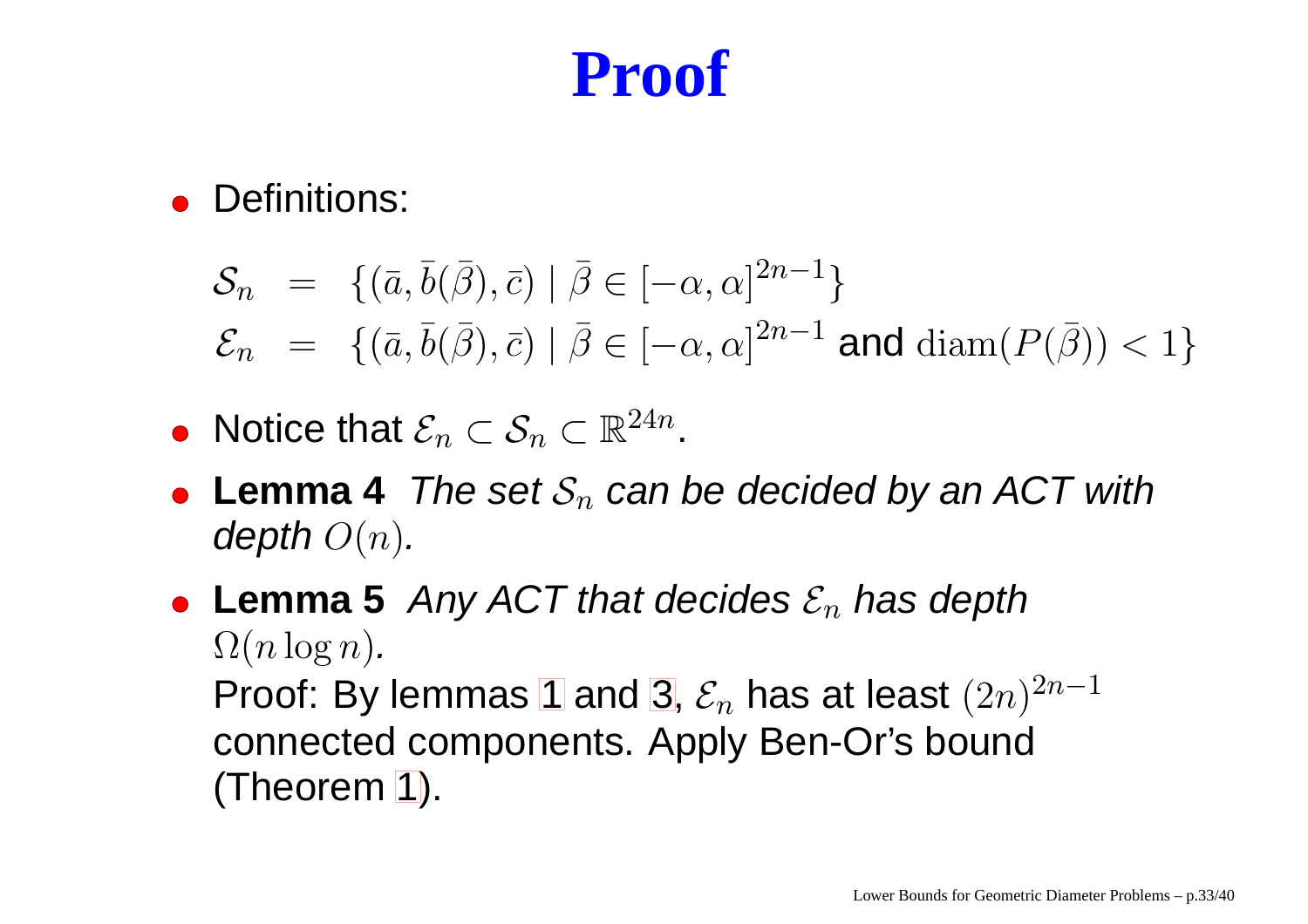## **End of the proof**

**Theorem 2** Assume that an algebraic computation tree  $T_n$ decides whether the diameter of <sup>a</sup> 3-polytope is smaller than 1. Then  $T_n$  has depth  $\Omega(n\log n)$ .

Proof: Take as input graph of  $T_n$  the the graph of  $P(\beta$ ). Denote by  $U_n$  the ACT of Lemma [4](#page-32-0). Plug  $U_n$  into the accepting leaves of  $T_{8n}$ . It gives an ACT with depth the depth of  $T_{8n} + O(n)$  that decides  $\mathcal{E}_n$ . Apply Lemma [5](#page-32-1).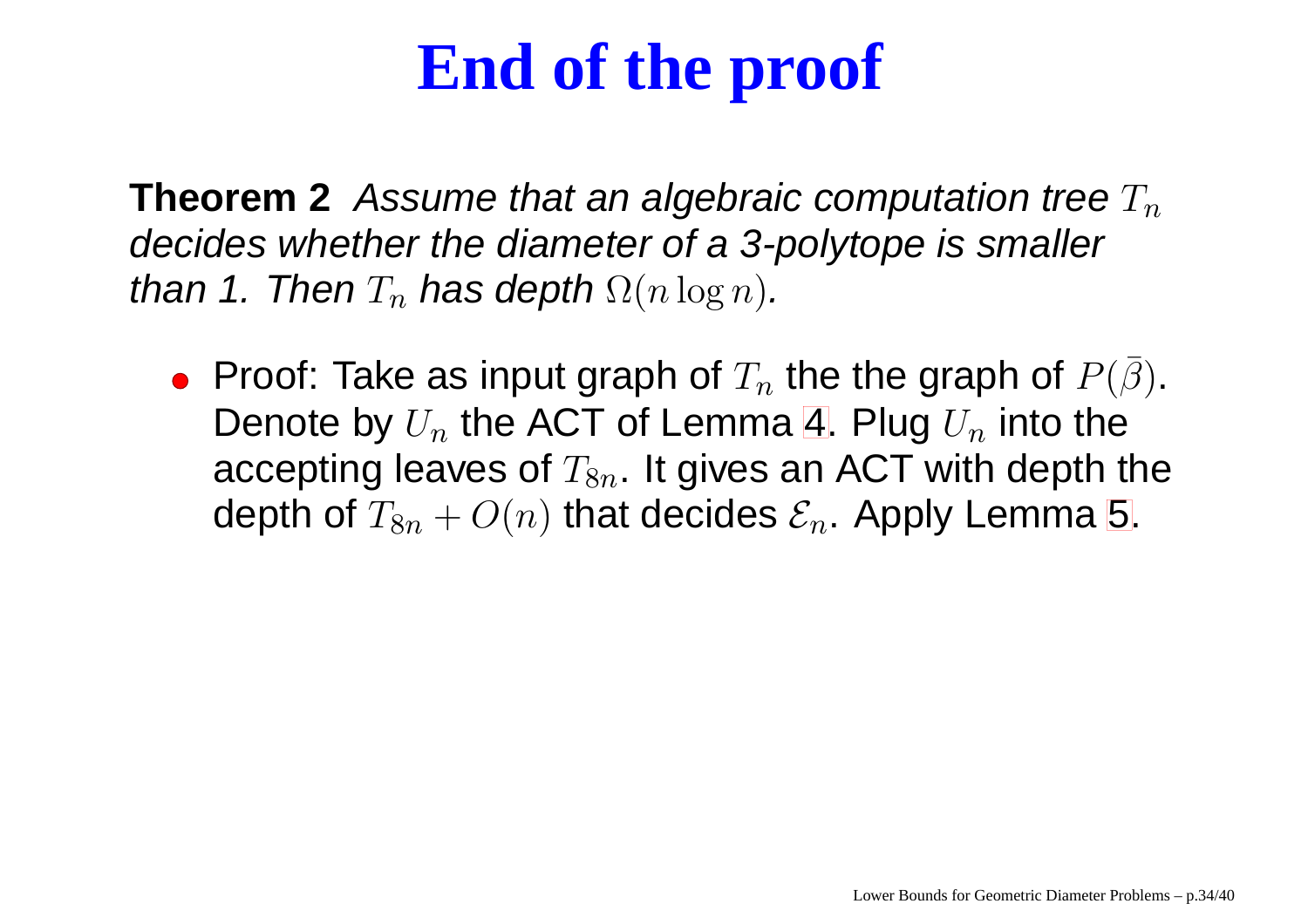## **Related work**

- (Chazelle) The convex hull of two <sup>3</sup>-polytopes can be computed in linear time.
- (Chazelle et al.) It is not known whether the convex hull of a subset of the vertices of <sup>a</sup> 3-polytope can be computed in linear time.
- (Chazelle et al.) However, we can compute in linear time the Delaunay triangulation of <sup>a</sup> subset of the vertices of a Delaunay triangulation.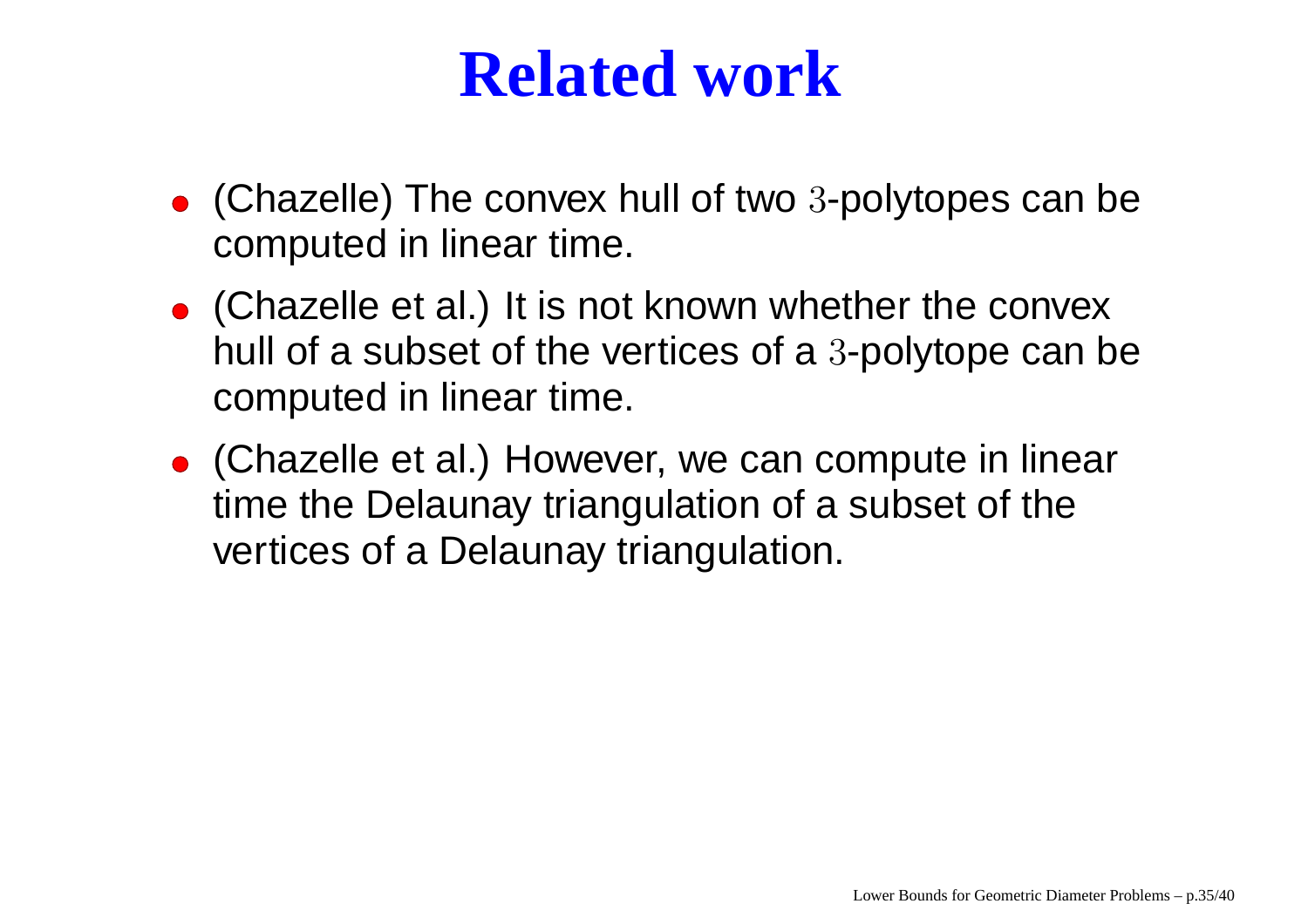### **Diameter is harder than Hopcroft's problem**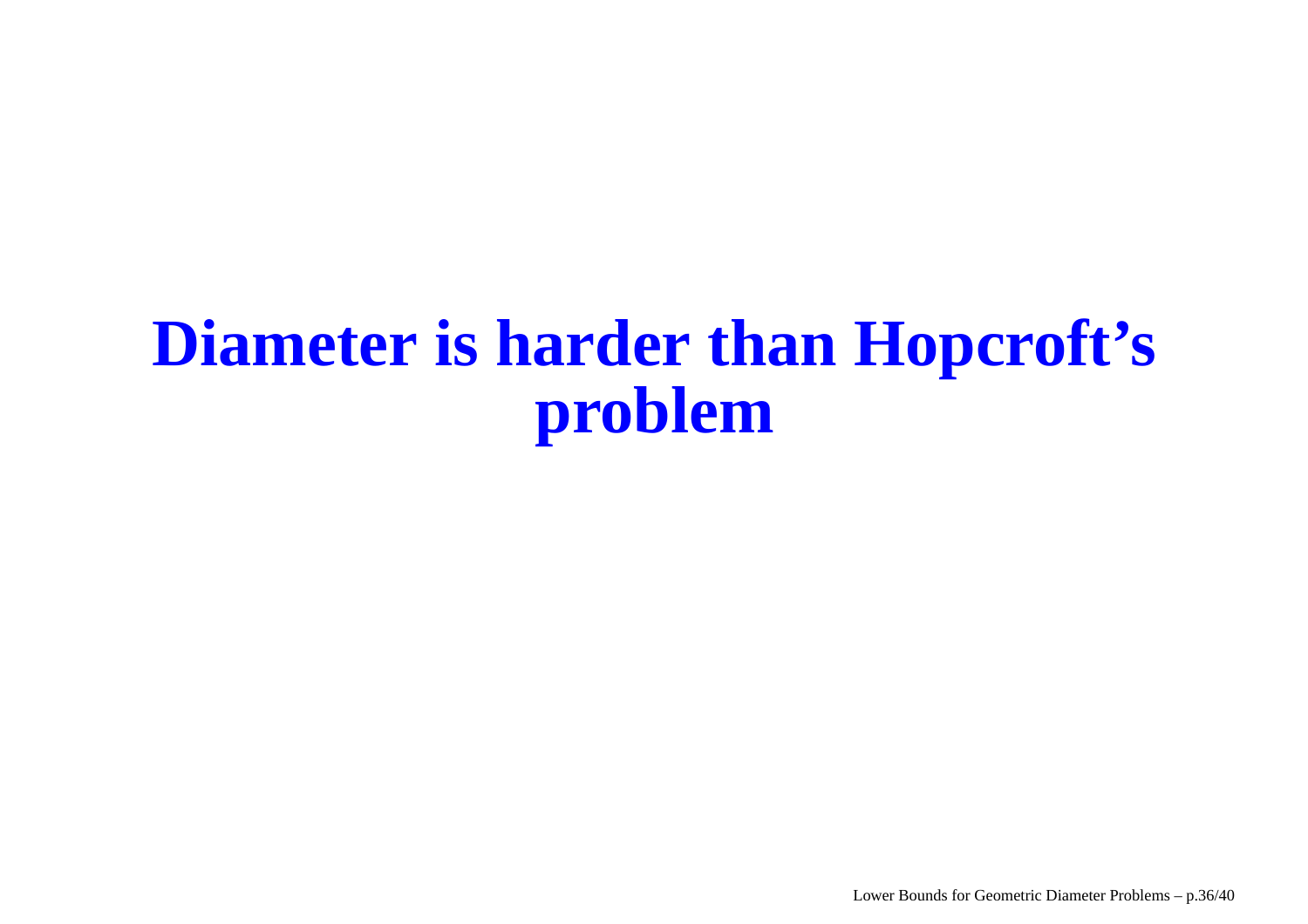# **Hopcroft's problem**

- $P$  is a set of  $n$  points in  $\mathbb{R}^2.$
- $L$  is a set of  $n$  lines in  $\mathbb{R}^2$ .
- Problem: decide whether

 $\exists (p, \ell) \in P \times L : p \in \ell.$ 

- An  $o(n^{4/3}\log n)$  algorithm is known. (Matoušek).
- No  $o(n^{4/3})$  algorithm is known.
- We give <sup>a</sup> linear-time reduction from Hopcroft's problem to the diameter problem in  $\mathbb{R}^7$ .
- We first give a reduction to the *red-blue diameter* problem in  $\mathbb{R}^6$ : compute  $\text{diam}(E, F)$  when E and F are n-point sets in  $\mathbb{R}^6$ .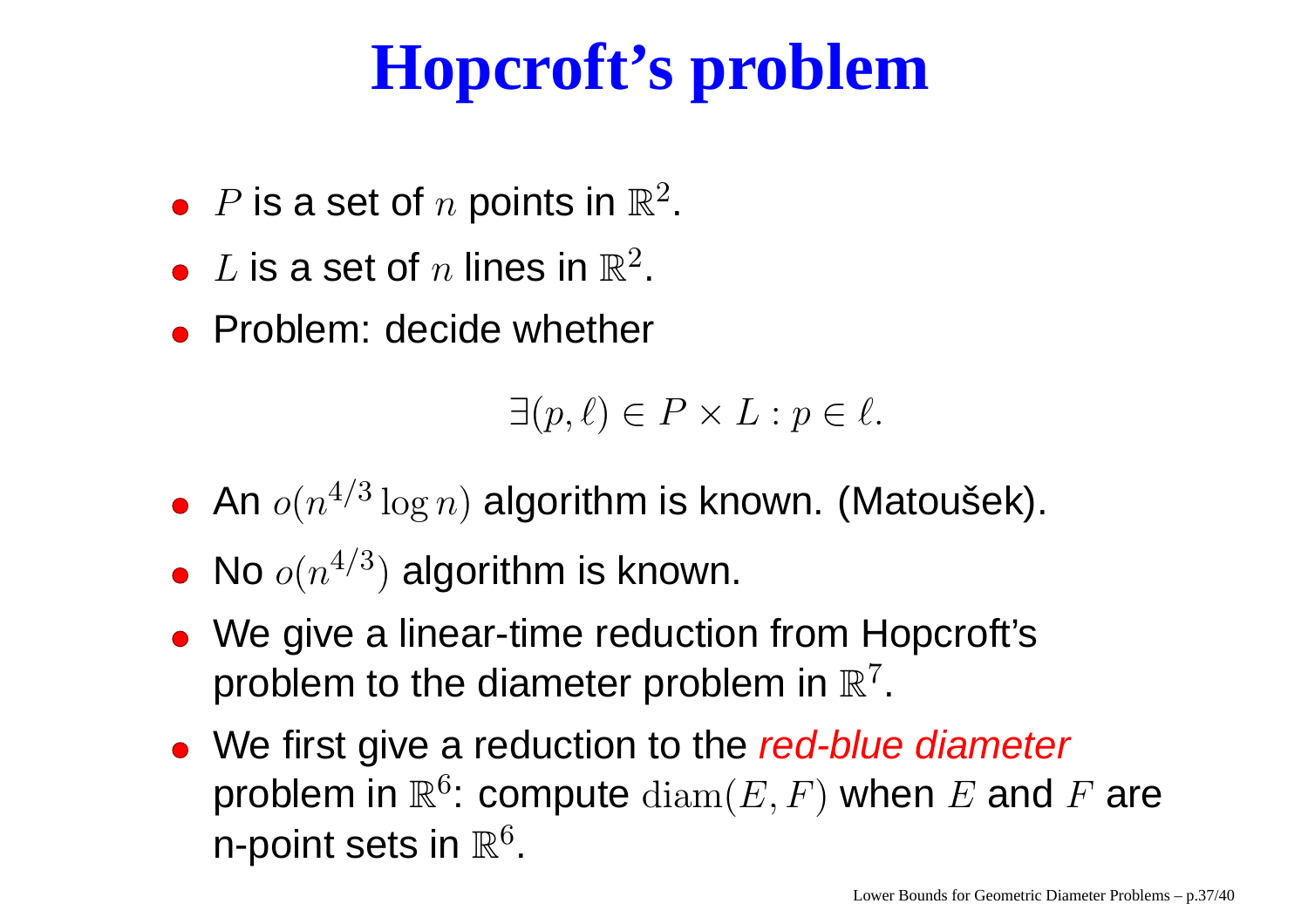• 
$$
\theta(x, y, z) := \frac{1}{x^2 + y^2 + z^2} (x^2, y^2, \sqrt{2}xy, \sqrt{2}yz, \sqrt{2}zx).
$$

- Note that  $\|\theta(x, y, z)\| = 1.$
- For  $1\leqslant i\leqslant n$

$$
\bullet \ \ p_i = (x_i, y_i, 1)
$$

 $\ell_i = (u_i, v_i, w_i)$  is the line  $\ell_i : u_ix + v_iy + w_i = 0.$ 

• Let 
$$
p'_i := \theta(p_i)
$$
 and  $\ell'_j = \theta(\ell_j)$ .

We get

$$
||p'_{i} - \ell'_{j}||^{2} = ||p'_{i}||^{2} + ||\ell'_{j}||^{2} - 2 < p'_{i}, \ell'_{j} >
$$
  
= 
$$
2 - 2 \frac{p_{i}, \ell_{j} > 2}{||p_{i}||^{2}||\ell_{j}||^{2}}
$$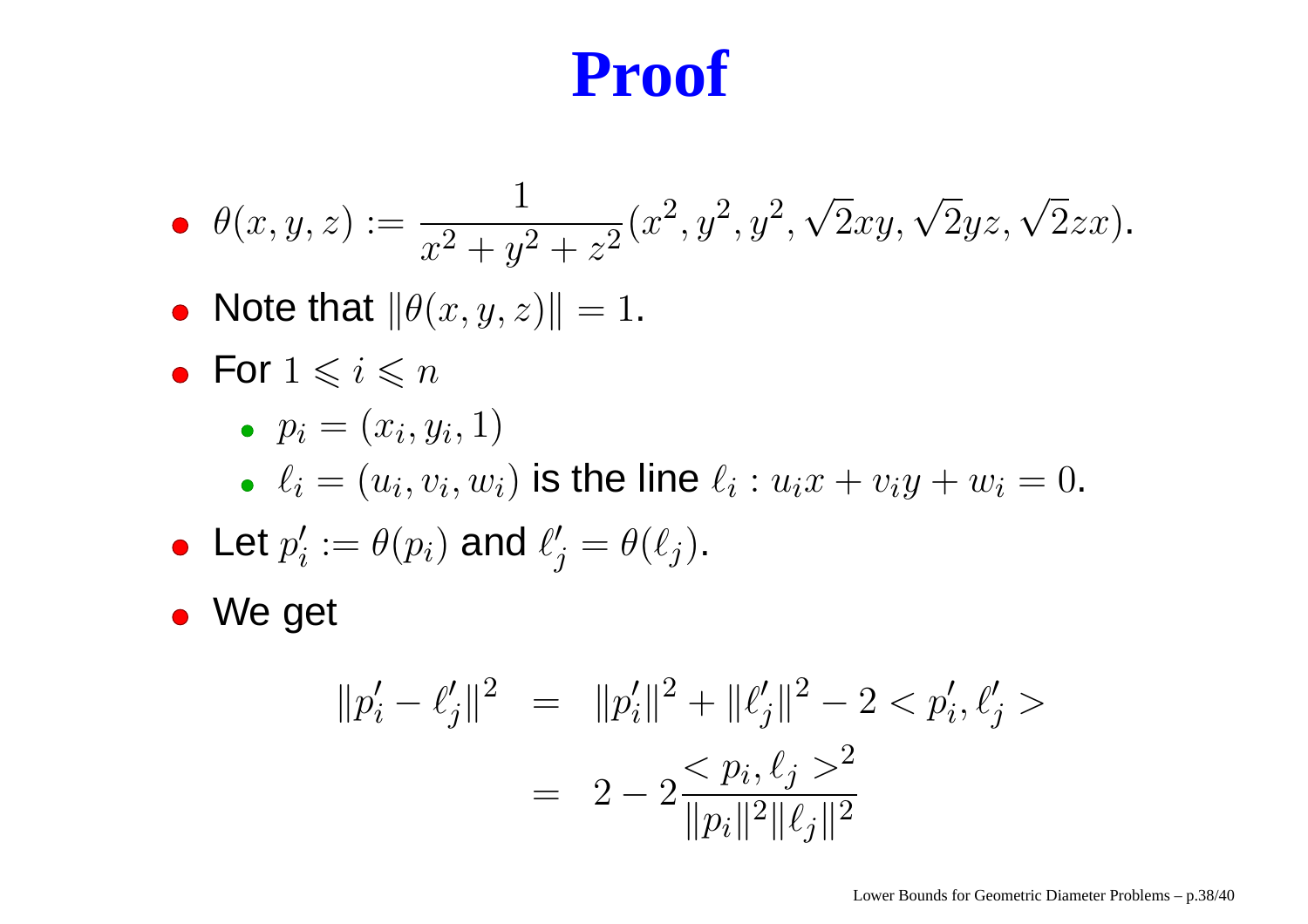- Note that  $p_i \in \ell_j$  iff  $< p_i, \ell_j > = 0.$
- Thus, there exists  $i, j$  such that  $p_i \in \ell_j$  if and only if  $diam(\theta(P), \theta(L)) = 2.$
- $\theta(P)$  and  $\theta(L)$  are *n*-point sets in  $\mathbb{R}^6$ .
- Similarly, we can get a reduction from Hopcroft's problem to the diameter problem in  $\mathbb{R}^7$ , using this linearization:

$$
\theta(x, y, z) := \frac{1}{x^2 + y^2 + z^2} (x^2, y^2, y^2, \sqrt{2}xy, \sqrt{2}yz, \sqrt{2}zx)
$$